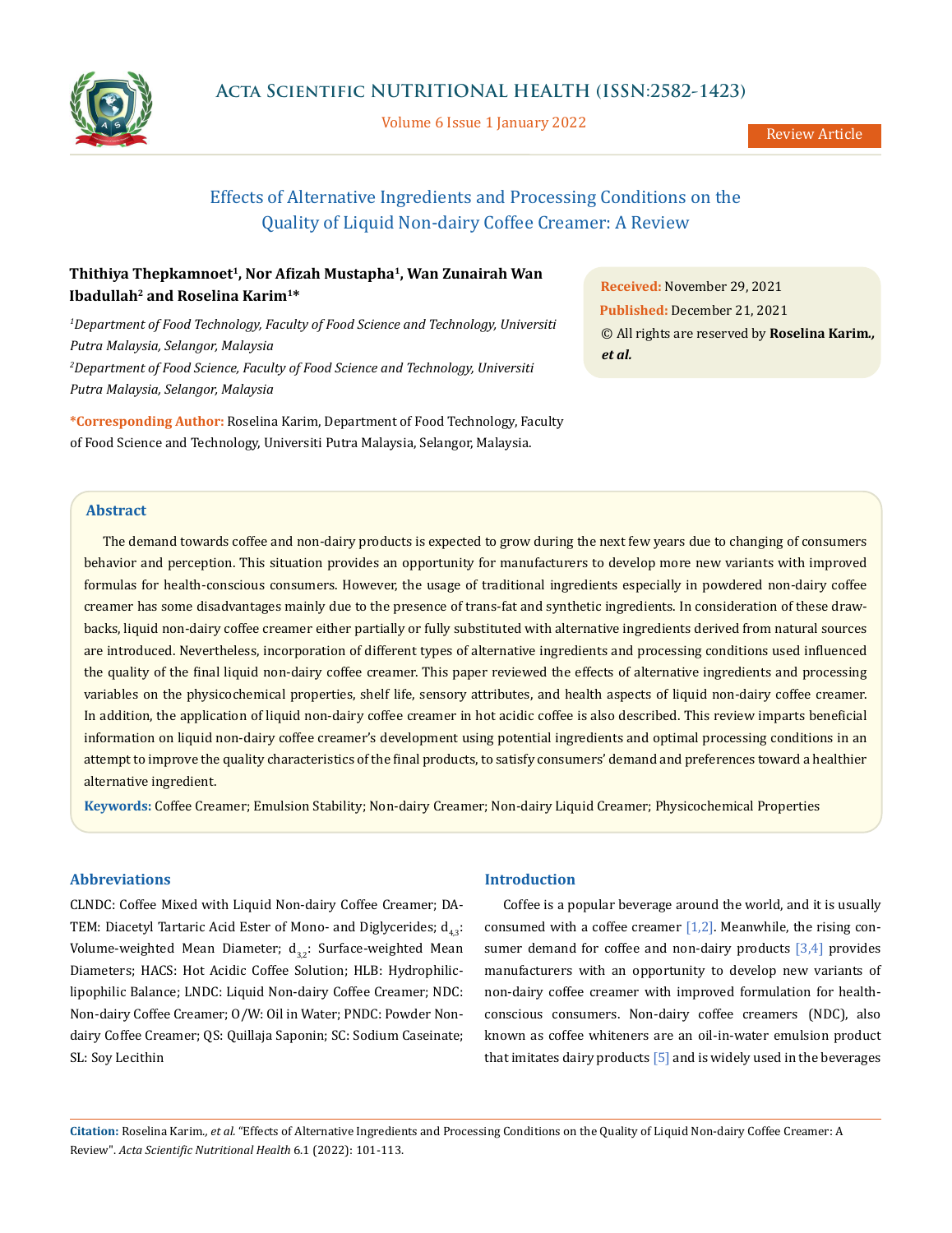industry for decades. It is intentionally used to soften the acidic taste and lighten the colour of coffee beverages [2]. Additionally, it has been applied as ingredient in production of several type of food products such as pastry, beverage, ice cream and chocolate  $[6]$ .

Two forms of non-dairy coffee creamer are available in the market, namely as free-flowing powder and liquid forms. The freeflowing powder non-dairy coffee creamer (PNDC) is commonly made from glucose syrup, hydrogenated vegetable oils, stabilisers, emulsifiers, water, and flavour (optional) as the traditional ingredients [7]. However, of great concern to the consumers is the usage of traditional ingredients such as fully or partially hydrogenated vegetable oil, and emulsifier derived from milk protein i.e. sodium caseinate, which have been related to cardiovascular disease and dairy allergy, respectively  $[2,6,8]$ . Another drawback of PNDC is the difficulties in dissolution when added to coffee, and also the possibility of forming a non-homogenous appearance in cold beverages [9]. One of the ways to overcome this problem is by introducing alternative ingredients to non-dairy coffee creamer in liquid form (LNDC) to replace the unnecessary use of hydrogenated oil in the product. Improved formula of LNDC with suitable alternative ingredients provides superior benefits than dairy cream and PNDC by reducing unhealthy consequences such as presence of trans-fat and lactose intolerance incidence; improving the product shelf life, and making it more economical  $[9,10]$ . Moreover, in respond to the current food trends and consumer preferences towards clean label food products  $[11]$ , the LNDC with improved formulation can be developed by replacing the hydrogenated oil with alternative natural ingredients such as palm olein oil, refined rice bran oil, and rambutan kernel olein [9,12,13]. Likewise, alternative emulsifiers such as lecithin, saponins, and carrageenan, can be used to substitute sodium caseinate in LNDC products  $[8,9,14,15]$ .

However, substituting the traditionally used ingredients with new alternative ingredients consequently affected the quality of LNDC owing to the natural characteristics of the uncommonly used alternative ingredients, which may be ether desirable or undesirable. The quality of non-dairy creamer is affected by the colour and stability of the emulsion  $[5]$ . Besides that, processing parameters play an essential role on the quality of LNDC owing to the effect of the fat globule size  $[9]$ . Therefore, this review article discusses the effects of alternative ingredients and processing conditions on the quality of liquid non-dairy coffee creamer in terms of the physicochemical properties, sensory attributes, its application in hot acidic coffee, shelf life and health aspects.

### **Quality characteristics of liquid non-dairy coffee creamer**

In an attempt to mimic dairy cream products, producers often imitate the dairy compositions and examine the performance of LNDC by monitoring the quality attributes. Quality attributes of non-dairy creamers are based on the types and concentrations of ingredients, the processing, storage, transport, and application conditions [16]. In addition, producers could also use the physicochemical properties of LNDC and coffee mixed with liquid nondairy coffee creamer (CLNDC), sensory attributes, and health aspects to indicate the quality of LNDC. Table 1 shows the overall quality characteristics of LNDC.

| Condition                 | <b>Quality characteristics</b>                                                                                                  |  |  |  |  |
|---------------------------|---------------------------------------------------------------------------------------------------------------------------------|--|--|--|--|
| During storage            | Retain a uniform emulsion with a constant<br>viscosity and absence of phase separation,<br>creaming, sedimentation and gelation |  |  |  |  |
|                           | No color changes                                                                                                                |  |  |  |  |
| Coffee mixed<br>with LNDC | No feathering or sediment                                                                                                       |  |  |  |  |
|                           | Well-dissolved                                                                                                                  |  |  |  |  |
|                           | White colour                                                                                                                    |  |  |  |  |
|                           | Delicate taste                                                                                                                  |  |  |  |  |

**Table 1:** Quality characteristics of liquid non-dairy coffee creamer (LNDC).

The stability of LNDC could be described by the stability of an emulsion. In other words, it refers to the ability of an emulsion to withstand changes in its properties with time  $[16]$  as described by electrostatic and steric stabilisation. Electrostatic repulsion is produced by the adsorption of ionic surfactants on the droplet surface [17]. Oil droplet is coated with the same emulsifier to generate the same electrical charge that will repel each other. However, the sensitivity to pH and ionic strength of the aqueous phase will result in the emulsifier to lose its charge  $[16]$ . In addition, oil droplets can also be stabilised by steric repulsion. A strong repulsion between each droplet is produced from the adsorption of nonionic surfactants or polymers on the droplet surfaces [17]. Shu*., et al.* reported that the addition decaglycerol monooleate (a non-ionic surfactant) could stabilise the O/W nanoemulsion by steric repulsion and this was found to be insensitive to pH and ionic strength [18].

The LNDC is prone to destabilisation during storage and after addition to hot acidic coffee solution (HACS). Creaming, sedimentation, feathering, oiling-off, flocculation, coalescence and Ostwald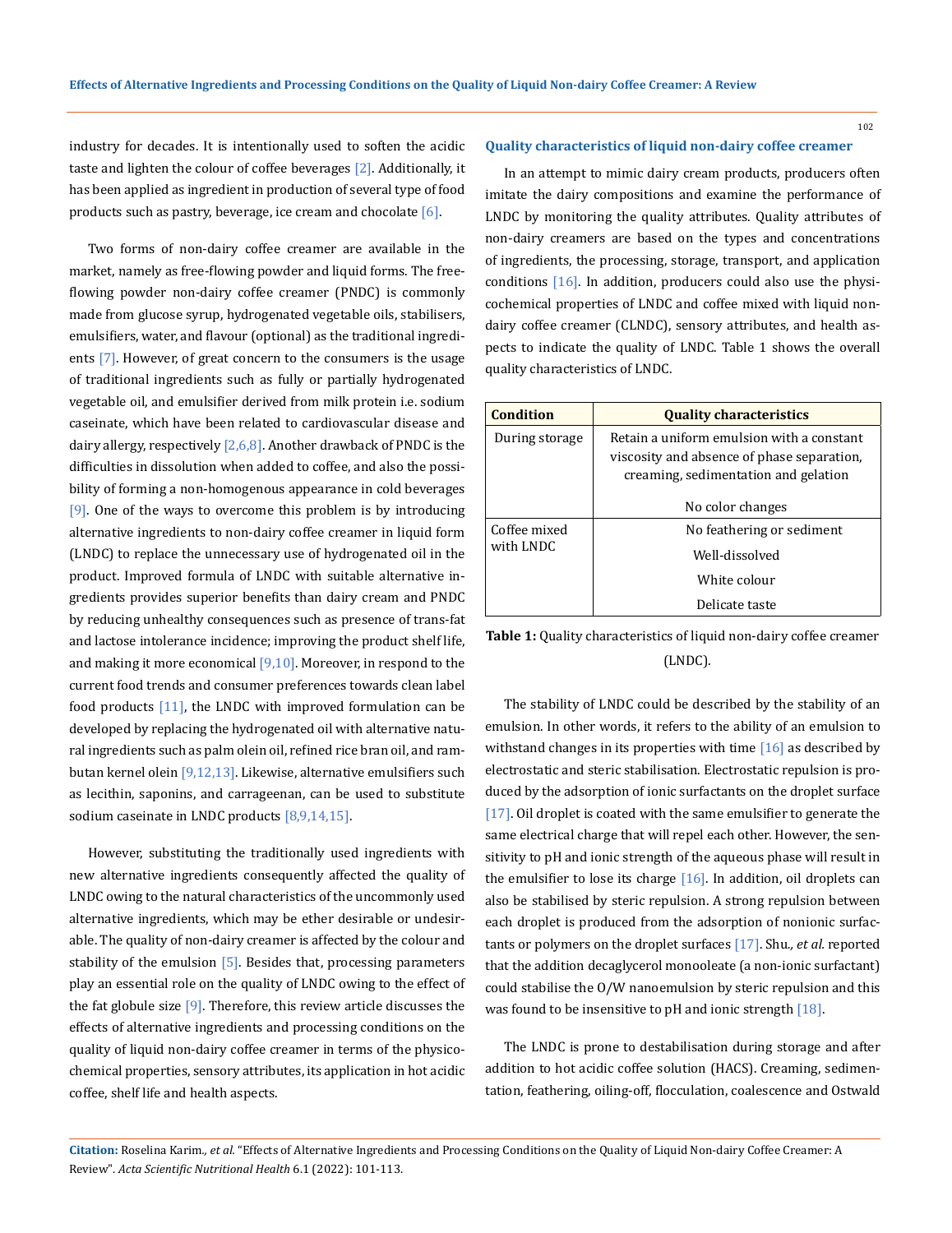ripening are terminologies used to describe the quality parameters related to the instability of LNDC. Creaming and sedimentation are due to gravitational separations. A larger droplet size causes creaming and sedimentation in LNDC  $[19]$ . The creaming and sedimentation processes could be altered by increasing the continuous phase viscosity, by adding gelling agents or polymer thickeners, decreasing the droplet size by using high-pressure homogenisers or reducing the density difference by adding oil-soluble weighting agents [17,20]. Dickinson stated that flocculation might be induced by pH change or specific ions binding so that the coffee conditions may induce flocculation [21]. In addition, the rate of creaming could be increased by flocculation, owing to its faster movement than single dispersed droplets [22]. Huang., *et al.* stated that coalescence and Ostwald ripening could form larger droplets size, owing to molecular diffusion of oil molecules through the aqueous phase. The extensive droplet coalescence resulted in oiling-off which could be observed as phases separation  $[23]$ . Feathering, is another quality parameter that refers to the white coagulum, flakes, or curds floating on the surface or throughout the beverage [9,21,24]. It could be due to high temperature of coffee which caused the thermal aggregation, high coffee acidity, and electrostatic repulsive interactions in the presence of soluble salts [19].

### **Ingredients for liquid non-dairy coffee creamer production**

The type and concentration of ingredients in the formulation play an essential role on the stability and whitening performance of LNDC. Each ingredient provides a specific function, hence confers the quality characteristics required in LNDC. The main component of LNDC consists of fat or oil, emulsifiers, buffering salt and sugar. Fat or oil and emulsifiers are the most common ingredients that have been substituted with alternative ingredients, and the feasibility of using them in LNDC products has been reported.

## **Oil**

The type of traditional oil commonly used in PNDC formulation is either partially hydrogenated soybean or palm oil. However, the negative aspects of the partial hydrogenation process are related to the issue of trans-fat that is claimed to be unhealthy, followed by the environmental issues on the use of metal catalyst. Conversely, the LNDC is in a liquid state and does not require the use of modified oil, thus preventing the concerns about the trans-fat and ecological impact on consumers [13]. The oil concentration in LNDC could vary from 10 to 15%  $[13,15,25]$ . Their primary functions are to provide whitening power and viscosity in LNDC. Many naturally

beneficial vegetable oils are commercially available; however, some of these oils are still being studied for future use. Palm kernel oil, soybean oil, rambutan kernel oil, and rice bran oil have been added to LNDC formulations as alternative sources of oil [9,12,13]. In addition, *Nigella sativa* oil and refined kenaf seed oil also have been incorporated in PNDC, hence indicating their potential applications in LNDC [26,27].

### **Emulsifier**

The main function of emulsifiers is to increase stability against feathering in coffee solution and provide desirable droplet size to achieve a whiter colour in LNDC. Conventional emulsifier for LNDC is 2.00% w/w sodium caseinate which provide a more dairy-like flavour to the product [9,13,28]. Moreover, diacetyl tartaric esters of monoglycerides (DATEM) and other low molecular weight emulsifiers such as monoglyceride of fatty acids could also be used as emulsifiers in LNDC  $[9,10]$  due to their stronger emulsification properties with high hydrophilic-lipophilic balance (HLB), besides their low price. However, most traditionally used man-made synthetic emulsifiers are of great concern to consumers. Hence, the usage of a combination of protein-polysaccharide, surfactant–protein and surfactant–polysaccharide mixtures with low-medium HLB mainly derived from natural sources, had been claimed to improve the stability of emulsion [10,29] and reduced health concerns.

Saponin has been used as a natural emulsifier in coffee creamers, and it may be derived from various sources. The saponin obtained from the bark of *Quillaja saponaria* is one of the natural surfactants that is mostly studied in LNDC products. Most quillaja bark has an HLB value of approximately 13.2 [30]. Although the quillaja saponin (QS) is categorised as a non-ionic amphiphilic surfactant, it mainly stabilises O/W emulsion by electrostatic repulsion. However, an ionisable carboxyl group on the side chains (glucuronic acid) reduced the electrostatic effect at low pH and high ionic strength conditions [31,32].

Lecithin, an amphiphilic molecule that is most commonly used in the food industry is extracted from soybeans. Although, soy lecithin is known as one of the common food allergens, Awazuhara., *et al.* reported that the proteins in soy lecithin and soy oil have little antigenicity related to soybean allergy [33]. In addition, other sources of lecithin may also be used in LNDC, such as sunflower, rice, rapeseed, and canola seed lecithin [34]. However, its interfaces are susceptive to instabilities depending on the variations in pH, ionic strength, and temperature [30].

**Citation:** Roselina Karim*., et al.* "Effects of Alternative Ingredients and Processing Conditions on the Quality of Liquid Non-dairy Coffee Creamer: A Review". *Acta Scientific Nutritional Health* 6.1 (2022): 101-113.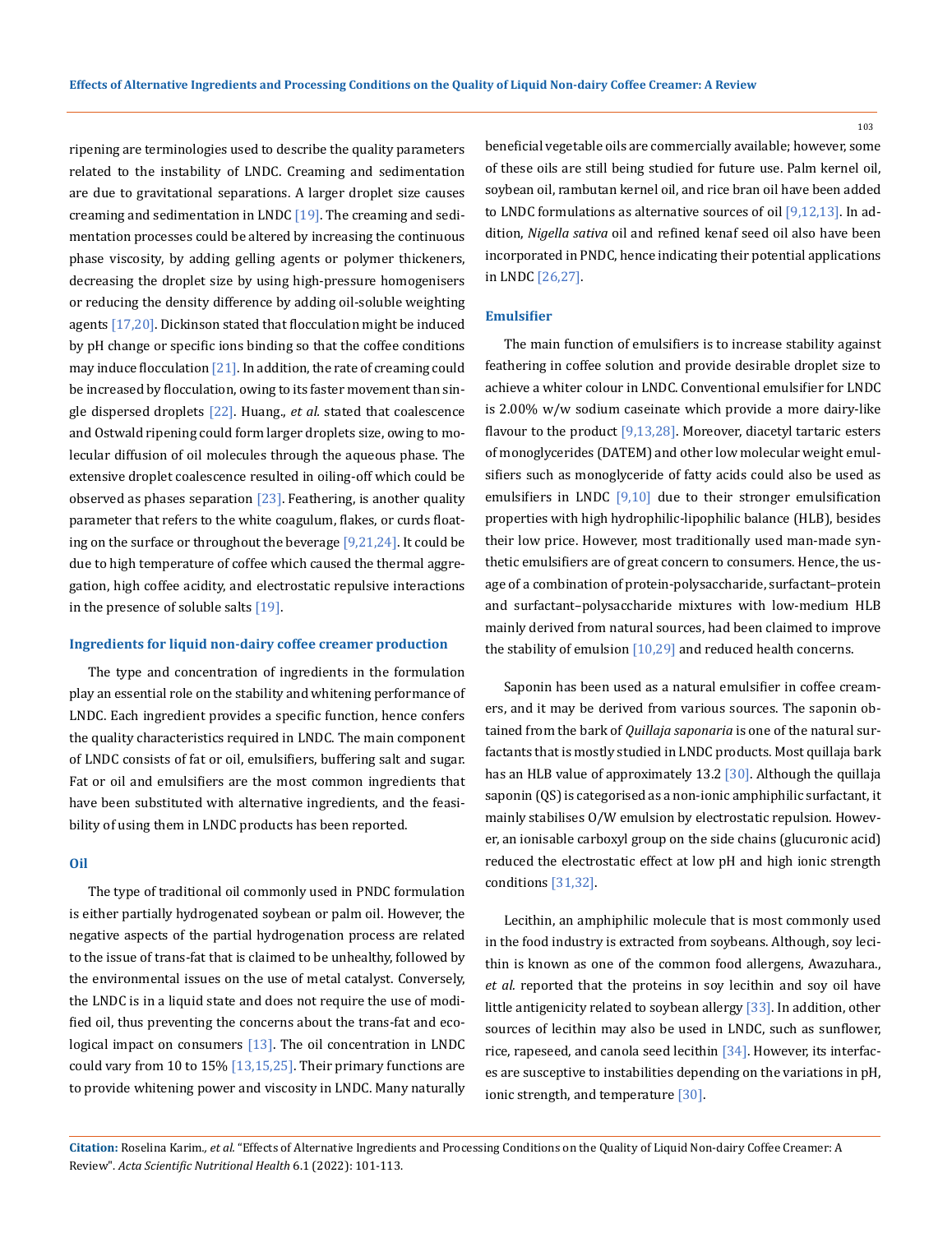Proteins play a role as emulsifying agents in LNDC owing to their amphiphilic property that can adsorb to the surface of the oil droplet. It could be obtained from high protein foods such as legumes and animal-derived sources such as fish gelatin [5,23,35]. However, protein-based emulsifiers are less stable than other emulsifiers due to their ability to undergo denaturation at high temperature and sensitivity to pH [24,36].

Polysaccharides derived from natural sources such as seaweed, are known to be stable towards a wide range of temperature and pH. It mainly acts as emulsion stabilisers to prevent coalescence by forming a thick, gel-like steric barrier around the oil droplets [36]. Carrageenan is one of the most widely used polysaccharides in food products, and it is a natural linear sulfated polysaccharide from red edible seaweeds. The λ-carrageenan has several advantages, including solubility in cold water, no reaction with salt, and non-gelling formation. However, small sizes of oil droplets (less than 200 nm) are difficult to form by polysaccharides due to its lower surface-active property [30,37].

## **Buffering salts**

Buffering salts play an essential role in controlling the pH and stabilising the protein layer around fat droplets. Buffering salts are added to LNDC at concentrations around 0.10 - 0.45%. Dipotassium phosphate (E340), sodium citrate (E331), and sodium acetate (E262) are examples of commonly used salts in non-dairy coffee creamer products  $[6,9]$ . The main characteristics of these salts are white or colourless, water-soluble, crystalline powder or granular crystals, and generally recognised as safe by FDA. Regarding its application in HACS, the overall pH of CLNDC will be minimally changed by the cooperation of buffering salt to prevent the destabilisation of emulsion. In addition, excess amounts of calcium ions from hard water and milk-derived protein could be reduced by the presence of phosphates [24,38].

## **Sugar**

Sugar provides sweetness to LNDC and is often used in the highest amount compared to other ingredients. The sugar content in LNDC products varies from 2.5 to 65.0%, depending on the type of sugar and formula used [10,12,13]. Glucose syrup and corn syrup are commonly used in commercial LNDC products to give the required viscosity and sweetness, and due to its low cost. The addition of corn syrups will increase the viscosity of the continuous phase and slow down the droplet–droplet collisions. On the other hand, adding sucrose to emulsions immediately after homogenization at high concentration (0-40 wt. %) reduces the rate of particle growth besides providing a better flavour and mouthfeel, and help to prevent browning when used with maltodextrin [10,24].

However, reducing sugar is often avoided because it could lead to Maillard reaction at high temperatures in the presence of protein [10]. High-intensity sweeteners such as Stevia leaf extract (such as Rebaudioside A), erythritol, inulin, acesulfame-k, and sucralose are used in commercial LNDC as alternative sources of sugar. The main advantages of using these alternative sweeteners include fewer amounts are needed, being noncaloric, and do not affect blood sugar or cause tooth decay [39].

## **Processing of liquid non-dairy coffee creamer Basic processing stage**

LNDC is classified as one of the products of an oil-in-water emulsion. It could be formed via main three processes, namely, oil phase preparation, aqueous phase preparation and homogenization as shown in figure  $1 [8,9,15,19,28,40,23]$ . The preparation of the oil phase begun by mixing oil with an emulsifier such as soy lecithin (SL). However, some emulsifiers, like sodium caseinate (SC), quillaja saponin (QS), and carrageenan, performed better if added in the aqueous phase because they are water-soluble and able to hydrate completely for emulsifier efficiency [13,15]. The oil should be fully in a liquid state, heated to 60-80°C, while the emulsifiers should be entirely dissolved or dispersed in oil. Other ingredients, such as sugar and buffering salts, are dissolved in distilled water and homogenised to form the aqueous phase at ambient temperature.

The final stage of LNDC involves homogenisation, and this process is carried out in the presence of emulsifiers to produce a stable emulsion. It can be separated into primary and secondary homogenisation. The oil phase (10%) is blended into the aqueous phase (90%) using a high-speed mixer at 5,000 to 14,000 rpm for 1 - 5 min to form a coarse emulsion known as primary homogenisation. The coarse emulsion has a large droplet size with low kinetic stability separated after storage. Subsequently, the coarse emulsions are passed through equipment that can provide high energy, such as a high-pressure homogeniser, microfluidiser, or ultrasonicator as secondary homogenisation at around 5,000 - 20,000 psi with 1-2 passes, depending on the equipment used to reduce the droplet size at ambient temperature. The high-pressure homogeniser is commonly used because of its suitability for scaling up in the food industry  $[32]$ . It can form a fine emulsion whereby the high pressure forces the coarse emulsion to pass through the narrow valves to break up the droplets. Turbulence, shear stress, and cavitation are phenomena used to describe droplet size reduction [41]. The oil droplet size has become kinetically stable at this step owing to the smaller droplet size. In extending the shelf life of LNDC, a sterilisation process is required. The LNDC is filled into glass bottles or lacquered cans, sterilised at 121°C for 15 min, and allowed to cool [12,13].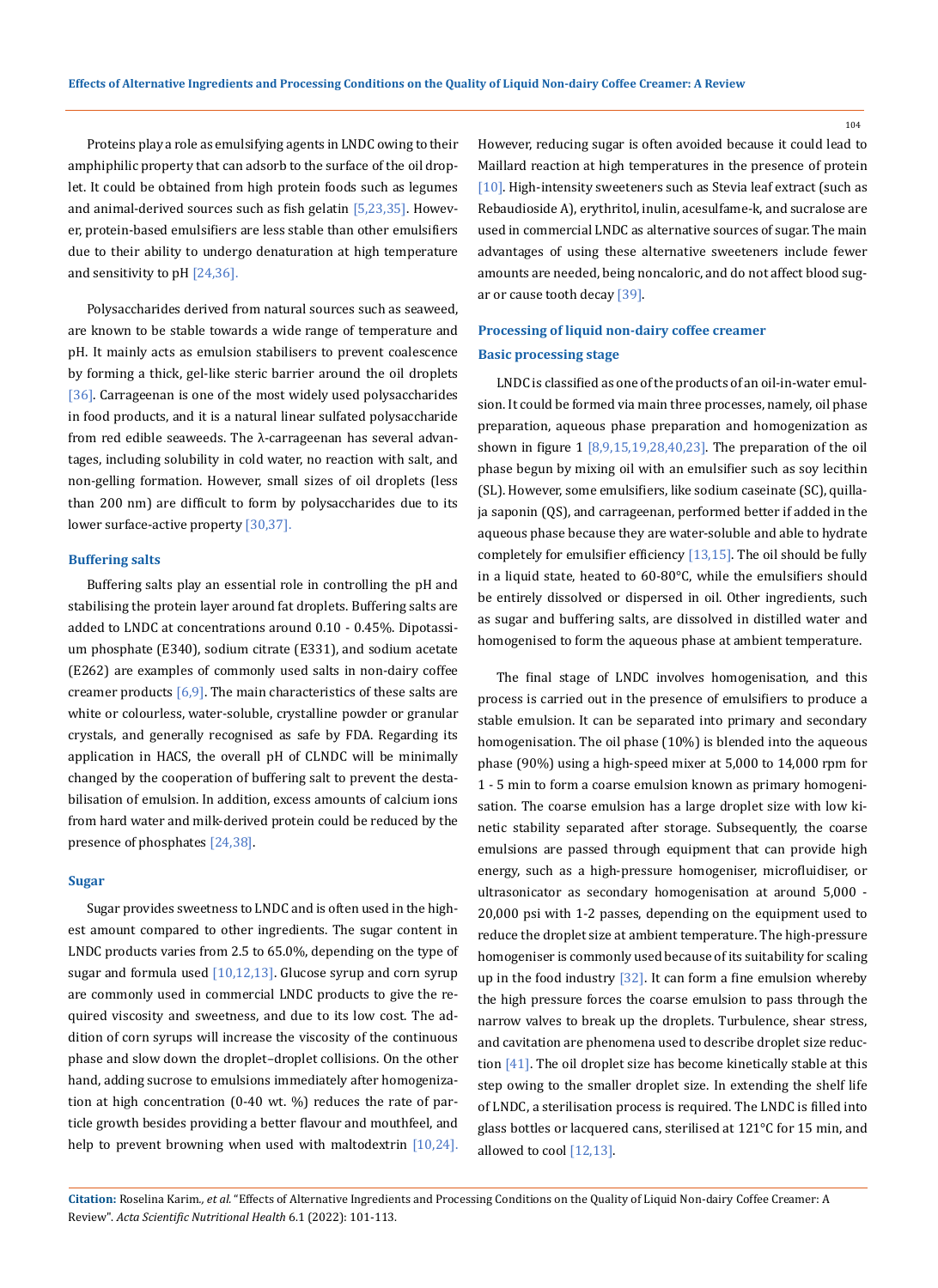#### **Effects of Alternative Ingredients and Processing Conditions on the Quality of Liquid Non-dairy Coffee Creamer: A Review**



## **Homogenization and sterilization of LNDC**

The homogenization conditions and sterilization are the main focus of LNDC production due to its effect on the quality of LNDC especially on the sensory attributes and shelf life. Homogenizer type, pressure, and the number of passes affected the particle size and particle size distribution. Even though different oil and emulsifier types are used, a similar trend in droplet size reduction was found when the operating pressure and number of passes were increased [9,19,42]. Chung.*, et al.* reported that LNDC produced from high shear mix blender and homogeniser at 1000 psi had particle sizes  $(d_{42})$  of 16 and 1.8 µm, respectively [19]. Meanwhile, a stable LNDC with the smallest particle size  $(d_{4,3})$  around 0.6  $\mu$ m is produced when a high-pressure homogeniser at 5000 psi for one pass is applied. This finding was similar to Soo*., et al.* who discovered that a homogeniser pressure at 300 bar provided stable LNDC with particle size  $(d_{43})$  of 0.65 µm, whereas a 100 bar pressure produced particle size  $(d_{42})$  of 2.15 µm which undergo separation after three days of storage  $[9]$ . In relation to the number of passes, the LNDC that is homogenised by microfluidiser at 20,000 psi for four passes produced the smallest droplet size of 0.22 μm with a uniform creamy appearance [19]. A similar trend was shown for fish oil in water nanoemulsion, but a larger droplet size after three passes in microfluidiser at 206.8 MPa was observed due to over-processing [42]. Besides, emulsions are prone to destabilisation owing to their thermodynamically unstable behaviour. However, Wanthong & Klinkesorn proved that sterilisation of rambutan kernel oleinbased LNDC had no significant effect on particle size and particle distribution of LNDC, but it affected the colour of LNDC by promoting non-enzymatic browning reactions [12,13].

## **Physicochemical properties of liquid non-dairy coffee creamer (LNDC) as influenced by alternative ingredients**

The types and amounts of alternative ingredients play a vital role in producing a good quality liquid non-dairy coffee creamer (LNDC). Table 2 summarises the effect of alternative ingredients on the quality of LNDC and the stability of coffee mixed with liquid non-dairy coffee creamer (CLNDC).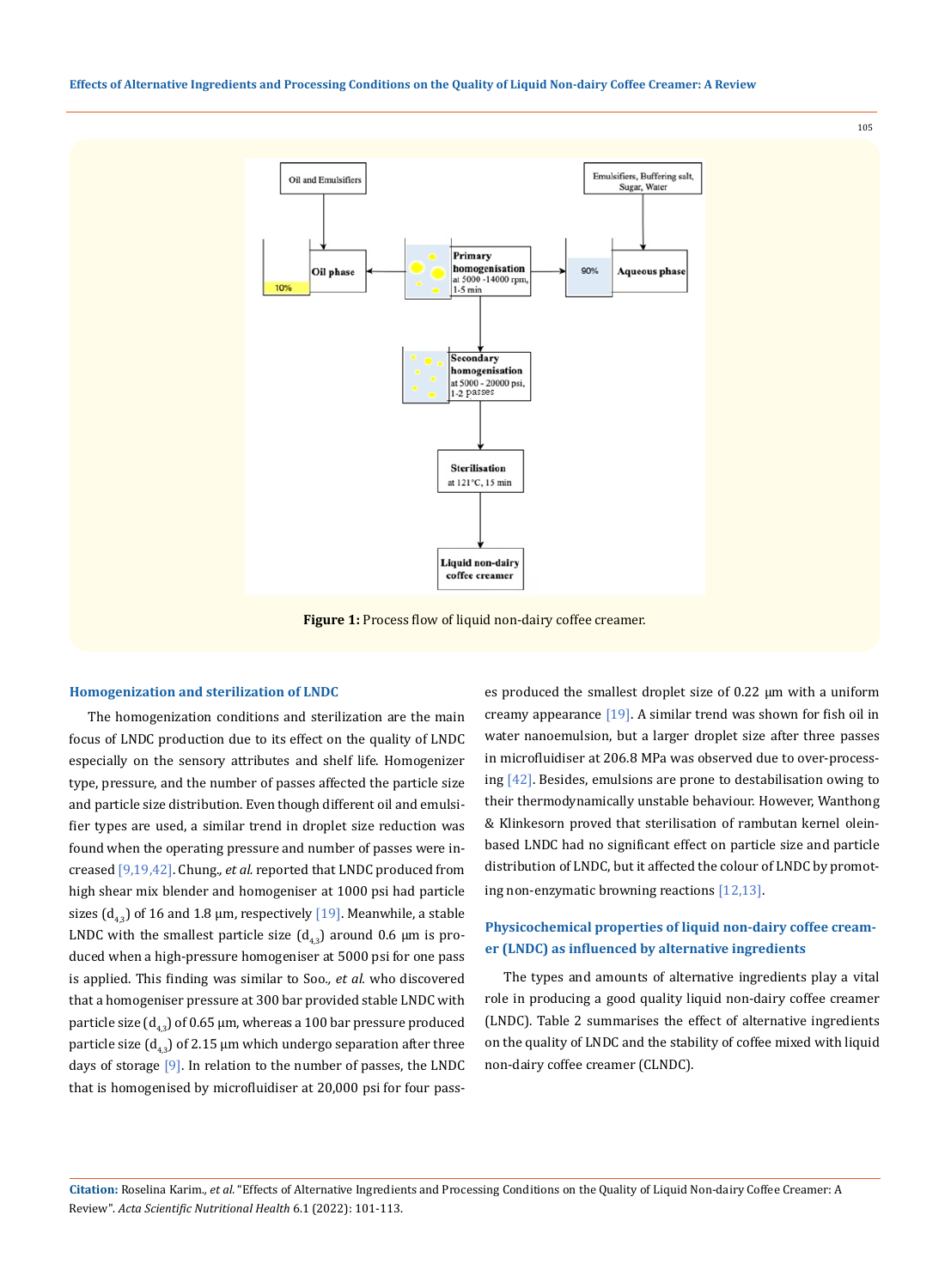| 106                                                                     |                                                                                                                                                                  |                                                  |                                      |                  |                          |                                                                                                 |                 |  |  |
|-------------------------------------------------------------------------|------------------------------------------------------------------------------------------------------------------------------------------------------------------|--------------------------------------------------|--------------------------------------|------------------|--------------------------|-------------------------------------------------------------------------------------------------|-----------------|--|--|
|                                                                         |                                                                                                                                                                  | <b>Physicochemical property of LNDC</b>          |                                      |                  |                          |                                                                                                 |                 |  |  |
| <b>Main ingredient</b>                                                  | <b>Processing variables</b>                                                                                                                                      | <b>Particle size</b><br>(Fine emulsion)          | Zeta-po-<br>tential<br>(mV)          | pH               | <b>Colour</b><br>$(L^*)$ | <b>Stability of</b><br><b>CLNDC</b>                                                             | Refer-<br>ences |  |  |
| 1-5% SL; 10% MCT                                                        | Coarse emulsion at 15000<br>rpm 1 min; Fine emulsion<br>at 20000 psi 3 passes                                                                                    | $d_{3.2} = 0.37 - 0.11$<br>$\mu$ m               | $\overline{a}$                       |                  | $92.72 -$<br>88.05       | Whitish<br>streaks on the<br>surface for 1%<br>soy lecithin                                     | [8]             |  |  |
| 0.5 - 2.0% DATEM; 10%<br>palm olein; 2% SC;<br>0.1% carrageenan         | Coarse emulsion at 5000<br>rpm 1 min; Fine emulsion<br>at 300 bar 1 cycle                                                                                        | $d_{43} = 0.85 - 0.46$<br>μm                     |                                      | $6.31 -$<br>4.92 | 93.60<br>$-94.49$        | Small tenden-<br>cy to feather<br>at higher %DA-<br><b>TEM</b>                                  | [9]             |  |  |
| 0.5, 1, 1.5, 2.0% DATEM;<br>10% soybean oil; 2%<br>SC; 0.1% carrageenan | Coarse emulsion at 5000<br>rpm 1 min; Fine emulsion<br>at 300 bar 1 cycle                                                                                        | $d_{4.3} = 0.51 - 0.61$<br>μm                    | $\overline{\phantom{a}}$             | $5.57 -$<br>4.91 | 94.25-<br>42.23          | Great feather-<br>ing at higher<br>%DATEM                                                       | [9]             |  |  |
| 35-50% water; 30-40%<br>refined rice bran oil; 10-<br>25% glucose syrup | Homogenized using a high<br>performance commercial<br>blender at 13,500 rpm for<br>30 min; Sterilization at<br>121°C 15 min                                      |                                                  |                                      | $5.63 -$<br>5.88 | 58.43<br>$-68.33$        |                                                                                                 | $[12]$          |  |  |
| 0.3% DATEM; 2% SC;<br>10% Rambutan kernel<br>olein                      | Coarse emulsion at 9500<br>rpm 4min; Fine emulsion<br>at 4351.13 psi (first stage)<br>and 435.11 psi (second<br>stage); Sterilization at<br>121°C 15 min 1.1 bar | $Z$ -average =<br>223.25 nm                      | $-56.51$                             |                  | 89.39                    | No oiling off,<br>feathering, and<br>sedimentation                                              | $[13]$          |  |  |
| 0.5-2.5% QS; 10% MCT                                                    | Coarse emulsion at 5000<br>rpm 1min; Fine emulsion<br>at 20000 psi 3 passes                                                                                      | $d_{3,2} = 0.36 - 0.15$<br>$\mu$ m               | - 44 to -53                          | 7                | 91.2<br>$-86.0$          | Coalescence<br>for 0.5% QS                                                                      | $[14]$          |  |  |
| $0 - 0.175%$<br>λ-carrageenan; 0.5% SC;<br>0.5% SL; 10% MCT             | Coarse emulsion at 12,000<br>rpm 1min; Fine emulsion<br>at 5000 psi 1 pass                                                                                       | $d_{32} = 0.35 - 0.38$<br>μm                     | $-35$ to $-33$                       | $\overline{7}$   | $\blacksquare$           | Extensive<br>droplet coales-<br>cence at low<br>λ-carrageenan<br>concentration<br>at pH5        | $[15]$          |  |  |
| 1%, w/v FG or GFOA;<br>10% w/w canola oil                               | Coarse emulsion at 13,000<br>rpm for 3 min; Fine emul-<br>sion at 1400 bar 2 passes                                                                              | $d_{32}$ = 695<br>$nm(FG)$ , and 631<br>nm(GFOA) | 24.03<br>(FG), and<br>24.87<br>GFOA) |                  |                          | Fish gelatin<br>alone provide<br>flocculation<br>and coales-<br>cence highly<br>during storage  | $[23]$          |  |  |
| 0.5-1.5% SL; 10% MCT                                                    | Coarse emulsion at 15000<br>rpm 1 min; Fine emul-<br>sion at 5000 psi 1 pass by<br>microfluidizer                                                                | $d_{32} = 2 - 0.56 \mu m$                        | $-38.49$ to<br>$-34.80$              | $\overline{7}$   | $81.57 -$<br>87.55       | Feathering<br>for $0.5\%$ soy<br>lecithin but<br>no extensive<br>flocculation or<br>coalescence | $[40]$          |  |  |

**Table 2:** Effects of alternative ingredients on the physicochemical properties of LNDC and stability of coffee mixed with liquid non-dairy coffee creamer.

LNDC: Liquid non-dairy coffee creamer, CLNDC: Coffee mixed with LNDC, FG: Fish gelatin, GFOA: Fish gelatin glycosylated by octenyl succinate anhydride - gum Arabic, MCT: Medium chain triglyceride, QS: Quillaja saponin,  $d_{4,3}$ : Volume-weighted mean diameter,  $d_{3,2}$ : Surface-weighted mean diameters, Z-average: The volume intensity mean diameter, DATEM: Diacetyl Tartaric Acid Ester of Mono- and Diglycerides, SC: Sodium caseinate, SL: Soy lecithn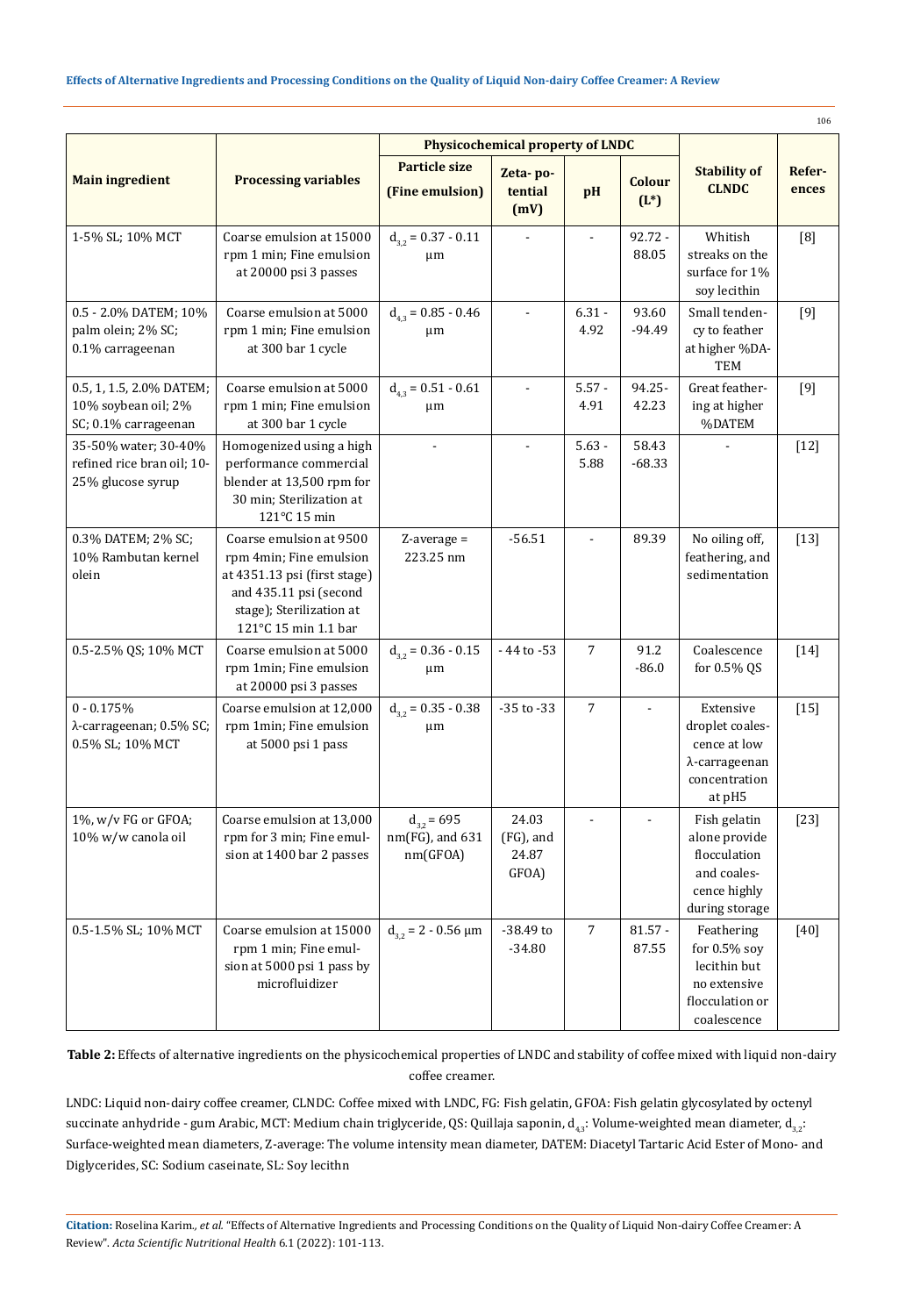#### 107

### **Particle size and particle size distribution**

The particle size and particle size distribution are parameters that described the properties of emulsion in food products and influence the shelf life, appearance, texture, and flavour of LNDC [15,42]. An acceptable and desirable LNDC should has small particle size and be monodisperse with a narrow size distribution. Commercial LNDC has particle size and particle size distribution of  $_{d4,3}$  ≈ 0.30 µm and 2.73 (span), respectively, at a limited pH range of 7 to 5.5 [9,25].

Oil content did not affect the particle size and particle size distribution of LNDC. Chung., et al. observed a particle size  $(d_{42})$  of around 0.6 μm for 1.0 to 15.0% oil content when the ratio of emulsifier and oil was at a constant ratio of 1:15 and this is described by sufficient emulsifier covering all the oil droplets  $[25]$ . Conversely, Zheng*., et al.* found that the particle size increased as the oil content was increased from 5 to 20 g at a constant amount of 1g of sodium caseinate or soy protein isolate or sugar ester for Sea Buckthorn O/W emulsions due to insufficient emulsifier and higher viscosity leading to a reduction in homogenisation efficacy  $[43]$ . In terms of oil type, polar flavour oil could induce Ostwald ripening. Dahlawi., *et al.* reported that orange oil-based oil in water nanoemulsions exhibited a large mean droplet size of approximately 800 nm due to the high-water solubility characteristics  $[44]$ .

Based on table 2, increasing DATEM, quillaja saponin (QS), and soy lecithin (SL) concentrations reduced the particle size in the LNDC model. The higher emulsifier concentration without destabilization mechanism showed that particle size diameter ranged from 0.1 to 0.6 μm with narrow size distribution when compared to a lower concentration of emulsifier with 0.3 - 2.0 μm. However, excess emulsifiers could not break up the oil droplet, causing a larger droplet size and a widening particle size distribution [9]. Chung*., et al.* and Dahlawi*., et al.* stated that the more emulsifiers are available, the more rapid and complete the coating of oil droplets surface will be, resulted in a decrease in interfacial tension and resistance to coalescence during homogenization [8,44].

QS has an excellent ability of promoting particle size reduction compared with lecithin (soy, egg, and rapeseed), sodium caseinate, and pea protein  $[14,40,45]$ , owing to its higher surface-active property, faster rate of adsorption to the droplet surfaces, lower surface load, and more effective to decrease the Laplace pressure (the difference in the pressure between inside and outside) of the oil droplets. However, combination of QS with SL or SC could be added to LNDC to provide a smaller oil particle size  $[46]$ . In contrast, polysaccharide such as gum Arabic, may not reduce the droplet size when it is used alone [36] or in combination with high surface-active activity at neutral pH of  $O/W$  emulsion [15], owing to its slower ability to adsorb to the oil surface, and insufficient or excess amount led to larger droplet and depletion of flocculation.

The stability of CLNDC was studied in HACS at pH around 4.4- 4.9 and 80-85°C [9,14]. Chung*., et al.* and Wanthong and Klinkesorn found that the LNDC level did not affect the particle size and particle size distribution of CLNDC [13,25]. The benefit of using an increased concentration of alternative emulsifiers is to overcome the acidic condition, which helps to prevent phase separation, feathering or coagulation. A minimal change of particle size with narrow size distribution at the highest emulsifier concentration was observed when compared to a lower concentration of emulsifiers [8,9,13-15]. It was noted that 5.0% soy lecithin and 2.5% QS are considered the most efficient emulsifiers to resist HACS conditions as it provides minimal changes in droplet size [8]. Besides, researchers may simulate HACS conditions by adjusting the temperature and pH of the O/W emulsion model. Salminen*., et al.* and Zhu*., et al.* stated that a minimal change in droplet size of O/W emulsion stabilised solely by tea saponin, QS, and lecithin at 30-90 °C for 30 min prevent destabilization [30,47]. However, globular protein such as pea protein and low molecular emulsifiers such as TWEEN are susceptible to high temperature and formed aggregation at 75-85 °C and larger droplet size at 90°C, respectively [44,48]. In terms of pH adjustment, QS alone stabilised O/W emulsion and showed stability at pH 3 with a particle size  $(d_{43})$  around 0. 28 μm. In contrast, Koo*., et al.* found that bridging flocculation was shown in O/W emulsion produced by a combination of 0.5% SL and 0.5% SC at pH 5. However, adding 0.175% lambda carrageenan could improve stability [15].

### **Zeta potential**

Zeta potential determination is particularly important for characterising LNDC as it indicates the stability of the emulsion over time. The bulk physicochemical and sensory properties of food emulsions are governed by the magnitude and signs of the electrical charge on the droplets caused by adsorption of ionic compounds [16]. Typically, good physical stability emulsions are presented at equal or more than  $\pm 30$  mV [6]. The black coffee solution showed a zeta-potential of around -7.5 mV at pH 4.9, while the zeta-potential of the droplets of commercial LNDC is around -44 mV at pH 7 and this is further reduced to  $+13$  mV at pH 3.5 [14]. The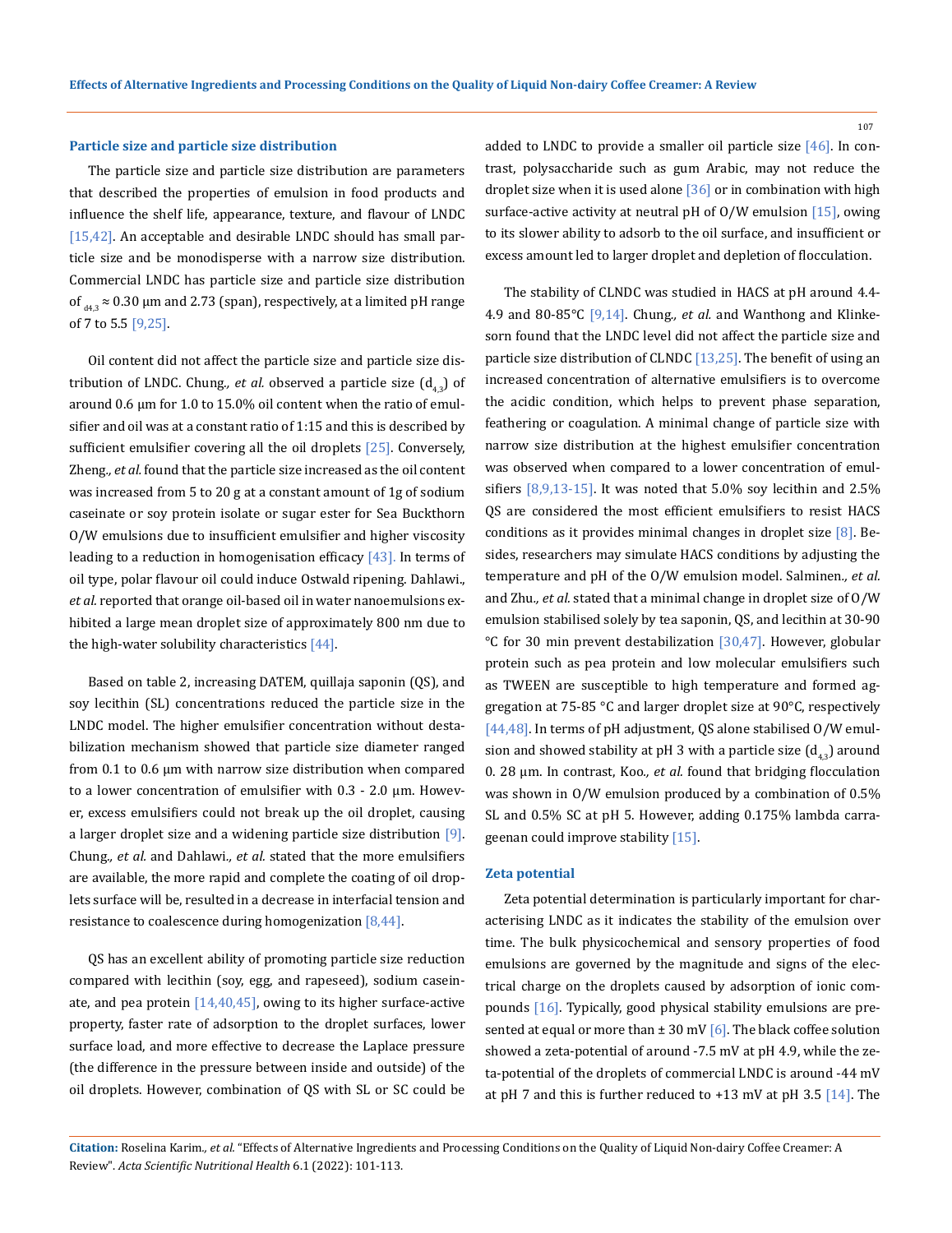LNDC formulated with sodium caseinate is prone to be unstable at lower pH owing to the near isoelectric point, hence alternative emulsifiers are added to improve the stability of LNDC. Addition of alternative emulsifier in LNDC formulation produced zeta-potential between -30 to -72 mV with a good stability, comparable to commercial LNDC (Table 2). The zeta-potential of the LNDC was significantly influenced by pH and emulsifier type. At neutral pH, most of the LNDC was stabilised by electrostatic repulsion from emulsifiers. This could be explained by the natural anionic of DA-TEM, the negative charge at pH over isoelectric point for SC, the ionisation of carboxylic acid groups on the surfactant at higher pH values for QS, and the presence of phosphate and carboxyl groups associated with their polar head groups for SL [8,9,13,14].

When LNDC was added to HACS, the reduction of zeta-potential value was observed in CLNDC for all formulations studied when compared to the initial LNDC  $[13-15,40]$  probably because most of them are ionic emulsifiers that are susceptible to pH changes especially at lower pH and are referred as marginally stable. In addition, Chung*., et al.* stated that the adsorption of cationic calcium ions from hard water to oil droplets and charged components in a coffee solution contributed to the changes of electrical signals [14]. It was noted that a combination of 0.50% soy lecithin, 0.50% sodium caseinate, and 0.175% lambda carrageenan in O/W emulsion produced a large particle size  $(d_{32})$  of around 0.8 µm indicating destabilisation. However, at the highest zeta-potential (-27 mV) a stable emulsion was formed due to the increase in the electrostatic repulsion between the droplets from lambda carrageenan and the higher viscosity of the aqueous phase.

### **pH**

LNDC is added to coffee to soften the acidic taste, as shown by the increased pH of hot coffee solutions. The initial pH of LNDC is dominated by the initial pH of an ingredient, i.e. oil and emulsifier. Soo*., et al.* discovered that the initial pH of palm olein is higher than soybean and DATEM that served as acidic emulsifiers. The commercial LNDC had the highest pH value of 7.22 [9] and produced a pH of 6.3 in CLNDC (14) by cooperation with buffering salt to maintain pH, while the alternative ingredient-based LNDC provides pH around 5.22 to 5.57  $[13,25,40]$ . All models of LNDC produced from various alternative ingredients increased the pH of HACS lower than commercial LNDC, owing to the differences in ingredients used, i.e. using phosphate buffer (pH 7). Chung*., et al.* analysed the pH change of CLNDC produced from SL or QS and found that the pH of HACS had increased from pH 4.9 to around pH 6.0 in coffee containing 30 mL LNDC [14].

### **Color**

Whitening is an essential ability of LNDC that contributes to the overall sensory attributes and consumer appeal [14]. Based on Table 2, the types and concentrations of emulsifiers and particle size affected the lightness of LNDC. The LNDC produced by combining 2.00% w/w DATEM and 2.00% SC had the highest lightness compared to commercial LNDC, owing to the cooperation of SC. On the other hand, the LNDC formulated solely from naturally derived emulsifiers had the highest lightness, with values around 91.20 for 5.00% SL and 92.72 for 0.50% QS. In addition, the reduced-fat LNDC formula could be using at least 7.5% medium-chain triglyceride oil that provides lightness similar to commercial LNDC [25]. Chung., et al. Huang., *et al*. and Soo., *et al*. discovered that increasing SC, fish gelatin, and DATEM concentration as emulsifiers produced higher lightness in LNDC due to the smaller droplet when the emulsifier concentration was increased [9,23,40]. Droplet size should be in the range of 100 to 200 nm to provide the most efficient scatter of light waves [8,40,49]. Conversely, Chung., et al. found that increasing QS and SL concentration decreased the lightness of LNCD, owing to its natural colour [8,14]. However, sole soy lecithin provided yellowness to LNDC that could be improved by adding a low sodium caseinate concentration ( $\sim 0.50\%$ ) [40]. Different emulsifying properties, light reflection from surfactant surfaces, differences in particle size distribution, and droplet size that could alter the degree of light scattering are explanations used to describe the different results of studies  $[8,9,14]$ . In terms of whiter coffee, the lightness of HACS was increased after adding LNDC. The HACS was indicated as whiter coffee by the instrumental lightness values when increasing LNDC level from 5 to 30 mL. Higher droplet concentrations could describe this scenario due to the increase in the fraction of light back-scattered [14].

## **Viscosity**

Viscosity may be defined as the internal friction of a liquid, the resistance to shear or flow. Shear viscosity is used to describe the creaminess of emulsion-based food products that is essential in sensory evaluation. A moderate increase in viscosity could improve the body and mouthfeel of LNDC. The viscosity of commercial LNDC is around 2 mPa·s [25], however if the LNDC is too viscous, it will result in the feathering of CLNDC [28]. High viscosity will not provide emulsion stability  $[23]$ , but could be a sign of

**Citation:** Roselina Karim*., et al.* "Effects of Alternative Ingredients and Processing Conditions on the Quality of Liquid Non-dairy Coffee Creamer: A Review". *Acta Scientific Nutritional Health* 6.1 (2022): 101-113.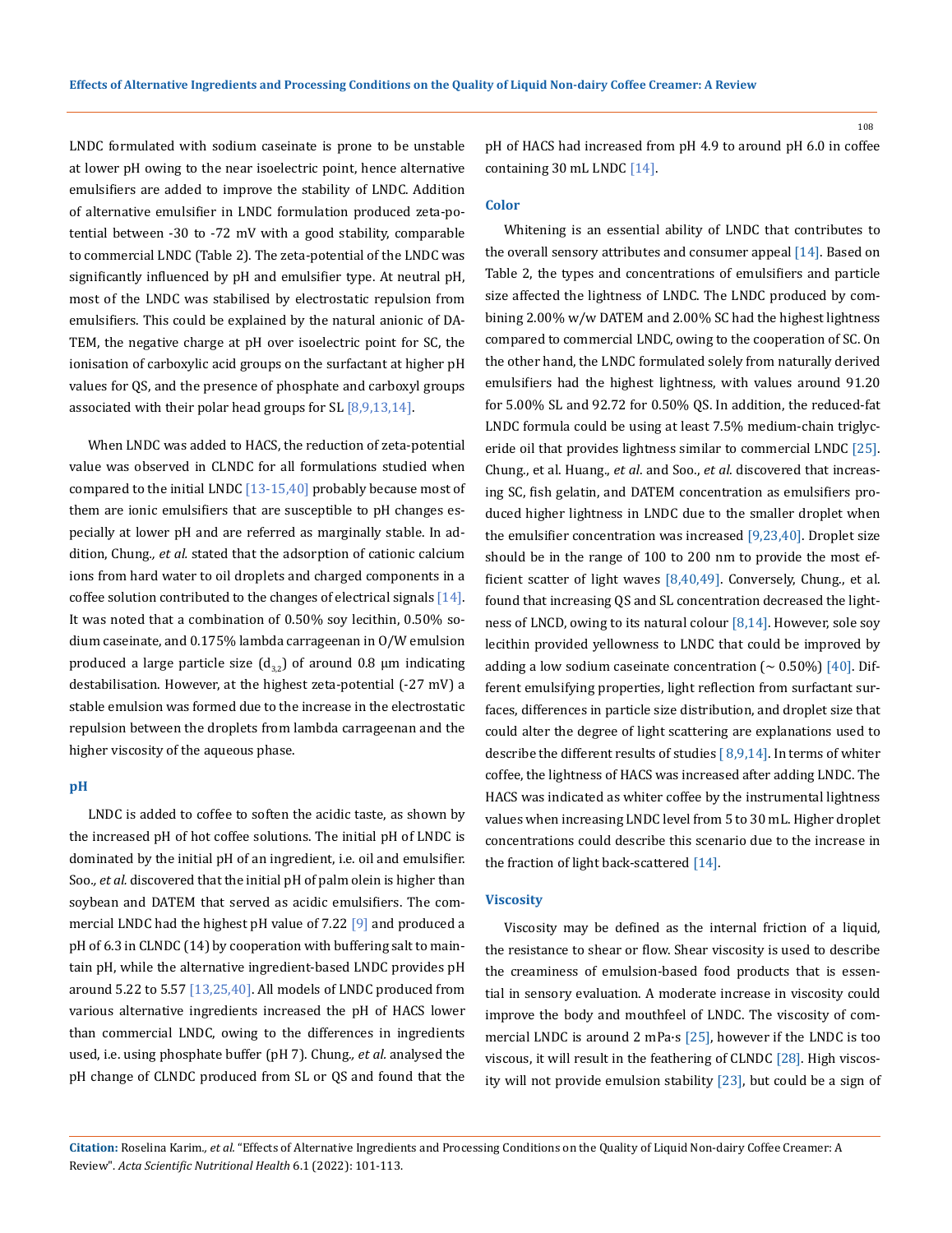droplet aggregation  $[24]$ . Increasing oil contents provide higher viscosity of LNDC [12]. Chung., *et al*. observed that increasing oil content from 1.0 to 15.0% showed an increase in viscosity of LNDC from 0.9 to 1.5 mPa·s [25]. Soo., *et al*. revealed that soybean oil-based LNDC showed lower viscosity (3.32 - 4.97 mPa·s) when compared to palm oil-based LNDC (3.62- 6.10 mPa·s), owing to soybean oil having a lower viscosity than palm olein, a less rigid molecular structure and a higher degree of unsaturation [9]. Koo., *et al*. discovered that LNDC containing κ-carrageenan had a higher apparent shear viscosity than those containing λ-carrageenan at pH 5 and 7 in LNDC, owing to their tendency to form stiff helices [15]. Furthermore, according to Consoli., *et al*. the droplet size affected the rheological properties of the emulsion [50]. Huang., *et al*. found that smaller droplet sizes of LNDC stabilised by fish gelatin glycosylated by octenyl succinate anhydride-gum Arabic (OSA-GA) provided lower viscosity when compared with LNDC- stabilised by fish gelatin alone (larger droplet size). This could be due to the adsorption of OSA-GA particles to the oil droplet surface, resulting in unavailability of emulsifier in the aqueous phase [23].

## **Shelf life of liquid non-dairy coffee creamer**

The shelf life of commercial LNDC products is around 45–90 days at refrigerated conditions  $[2]$ . Sodium azide at a concentration of 0.02% could be added as a preservative to inhibit microbial growth [13,23]. However, the shelf life of LNDC can be extended by sterilisation process. Although the emulsion is known to be thermodynamically unstable, Wanthong & Klinkesorn found that the sterilisation process did not affect the stability of LNDC produced from rambutan kernel olein [13]. The absence of creaming, coalescence, and flocculated particles and colour change when stored at 25°C for 150 days may be due to the anionic nature and higher hydrophilic part of DATEM. Emulsifiers, thickening agents, and weighting agents (density-adjusting agents) are used to provide long-term stability of beverage emulsions [51]. Salminen., e*t al*. observed that 0.5 -1.0% Quillaja saponin (QS) stabilised O/W emulsions and remained physically stable throughout the 21-days of storage time explained by a strong electrostatic repulsion and a thick layer on the oil droplet interface [30]. Soo., *et al*. reported that 0.02 g/kg carrageenan was added to palm olein-based to inhibit upward movement of oil droplets (creaming) [9]. They found that the pH, °Brix, viscosity, and colour of LNDC were not affected during 15 days of storage; however, the droplet size increased owing to a less efficient emulsification process. Furthermore, when O/W emulsion was stored at chilled conditions, the oil droplets were

partially crystallised and susceptible to partial coalescence, leading to droplet aggregation and emulsion instability. However, when the aqueous phase became crystallised at frozen conditions, the oil droplets were forced to become closer, causing interfacial emulsifier layers of droplet disruption as a result of ice crystals penetration [24]. Salminen., *et al*. discovered that O/W emulsion stabilised with egg lecithin or QS was unstable at -28 °C, and indicated creaming, oiling-off, and phase separation after thawing [30]. In term of lipid oxidation, inclusion of QS in oil in water emulsion prevent lipid oxidation [52,53] due to its free radical scavenging activity which is about 10-fold greater than lecithin and 55-fold greater than Tween 80 [53].

## **Sensory properties of coffee mixed with liquid non-dairy coffee creamer**

The sensory attribute of a food product is of outmost importance as it affects consumers' acceptance and purchasing decision. As discussed earlier, substitution of LNDC with alternative ingredients clearly affected the physicochemical properties of the final product, hence it will also influence the odour, appearance, taste, flavour and overall acceptability of CLNDC from consumer's point of view. Precipitation, feathering, and poor solubility are among the unacceptable appearance of CLNDC found to be significantly affected by increasing amounts of peanut milk [35] and the presence of high insoluble particles in the milk. In addition, a more significant feathering effect was observed in soybean oil-based LNDC compared to palm oil-based LNDC substituted by sodium of caseinate and DATEM at the same concentrations [9] as explained by the higher initial pH of palm oil than soybean oil. In term of colour, Thuy., *et al*. and Soo., *et al*. reported that the preference for colour of soybean oil-based LNDC before and after adding to coffee solution was not significantly difference compared with the commercial LNDC [9,12]. Furthermore, Malundo., *et al*. discovered that LNDC substituted by at least 50.0% of peanut milk resulted in a bitter taste [35] due to saponins presence in the peanut skin. In another study, panellists were able to detect bitter taste in Nigella sativa oil based-PNDC due to the high phenolic content [27]. Nevertheless, increasing the sweetness concentration may help to improve the overall liking of LNDC. LNDC formulated using a higher concentration of glucose syrup (25%) was found to obtain the highest overall average liking scores [12]. With regards to odour issue, majority of the panellists could not accept the beany soybean aroma caused by the 2-pentylfuran compound in soybean oil-based LNDC [9]. Con-

**Citation:** Roselina Karim*., et al.* "Effects of Alternative Ingredients and Processing Conditions on the Quality of Liquid Non-dairy Coffee Creamer: A Review". *Acta Scientific Nutritional Health* 6.1 (2022): 101-113.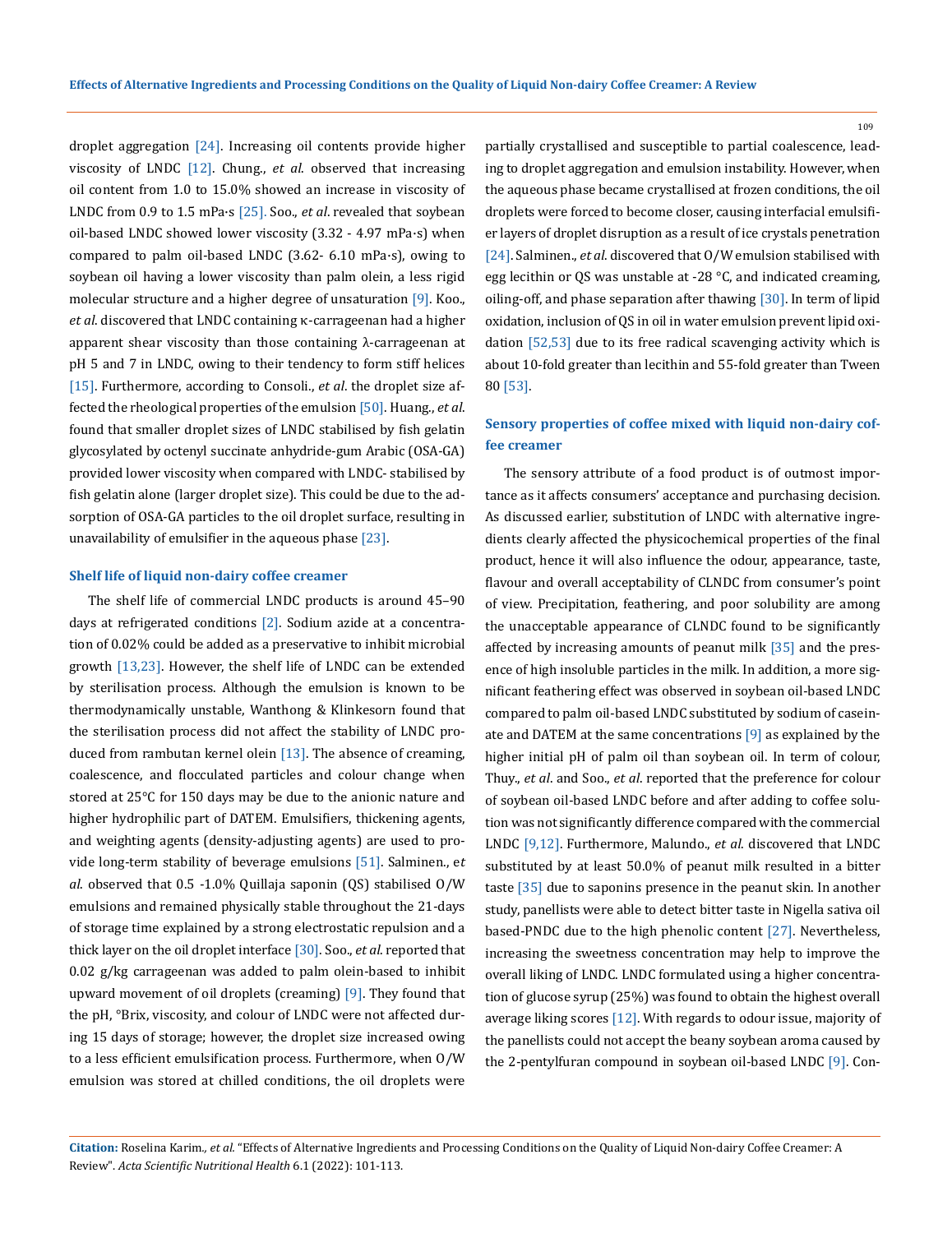versely, Thuy., et al. in their study on the quality of sterilised liquid non-dairy creamer, reported that substituting palm oil with refined rice bran oil did not significantly affect the aroma after addition to hot coffee solution [12] probably due to the neutral taste and delicate flavor of the rice bran oils.

### **Health aspects of liquid non-dairy coffee creamers**

Partially hydrogenated vegetable oil is the source of trans fatty acids that are related to health disorders when consumed for a long time [54,55]. In addition, even though a coffee creamer is labelled as non-dairy, it may still contain milk-derived proteins such as casein and sodium-caseinate as stated on the label of a commercial non-dairy creamer. This could be misleading to dairy intolerance consumers, leading to health problems. However, many researchers have produced LNDC from various beneficial alternative ingredients to improve the quality of LNDC. The presence of functional components such as bioactive compounds, omega-3, dietary fibre in LNDC is important to be considered. The natural health benefits of these functional ingredients also contribute to the health benefits of LNDC products. Quillaja saponins as alternative emulsifiers contain biological activities such as antibacterial, antiviral and antifungal  $[56]$ . In addition, the arachidic acid  $(C20:0)$  is the main fraction of rambutan seed fats that could provide necessary functions to the nervous system, skeletal muscle, and immune system of humans [13,57,58]. Moreover, polysaccharides as natural emulsifiers such as gum Arabic cannot be digested in the intestine and used as a prebiotic in healthy food such as yoghurt  $[59]$ . It is fermented in the colon and releases short fatty acid chains, e.g. acetate, propionate that provide energy on eukaryotic cells [26, 60]. Nevertheless, the processing of LNDC could degrade the beneficial substances. Rice bran oil contains approximately 40% of oleic acid and is rich in antioxidants, e.g. tocopherols, tocotrienols, γ-oryzanol was substituted for palm oil  $[12]$ . Nevertheless, the sterilisation process of LNDC could reduce the tocopherols at higher temperatures and more extended time. High temperature also affected thymoquinone content in PNDC. Thymoquinone is the bioactive component of Nigella sativa that lowers the blood cholesterol and prevent cardiovascular diseases, owing to the significant level of sterols, i.e.  $β$ -sitosterol (44–54%) [61,62]. It has been found that spray-dried and agglomerated powders of PNDC contained lower thymoquinone content [27].

## **Conclusion**

The usage of new alternative ingredients especially from natural sources for the production of healthy LNDC are reviewed. Alternative oils such as palm olein oil, refined rice bran oil, rambutan kernel olein, and alternative emulsifiers such as soy lecithin, QS, and carrageenan, are potential ingredients for producing a good quality LNDC that performs well in CLNDC. However, the influences of these alternative ingredients on the final product quality, stability and health benefits need to be considered to meet consumers expectation and satisfaction. Type and concentration of ingredients in the formulation and application of specific processes such as homogenization and sterilization affected the physicochemical property, sensory acceptability and shelf life of LNDC. This review highlights the importance of choosing the suitable type and concentration of alternative ingredients for the formulation of a healthy LNDC and the role of using the correct processing technique for production of LNDC with acceptable physicochemical and sensory properties. Further work on optimizing the content of alternative ingredients and processing variables is deemed necessary in an attempt to improve the overall quality of LNDC in terms of emulsion stability, increase stability against feathering in coffee solution, creating the proper amount of fat agglomeration to achieve the desirable whitening effect and provide acceptable creaminess and product mouthfeel with extended shelf life. In addition, innovation of LNDC using beneficial local ingredients containing bioactive compounds with functional properties is recommended to valueadd LNDC products.

### **Bibliography**

- 1. Lim L T., *et al.* "Coffee: One of the Most Consumed Beverages in the World". In Comprehensive Biotechnology. 3rd Ed, 4.22 ( 2019): 275-285.
- 2. [Pordy W T. "Low fat, low cholesterol, and low calorie](https://patents.google.com/patent/US5366751A/en)  dairy creamer". *[Google Patents](https://patents.google.com/patent/US5366751A/en)* (1994).
- 3. [Markets and Markets. "Dairy Alternatives Market by Source](https://www.marketsandmarkets.com/Market-Reports/dairy-alternative-plant-milk-beverages-market-677.html) [\(Soy, Almond, Coconut, Oats, Rice, Hemp\), Application \(Milk,](https://www.marketsandmarkets.com/Market-Reports/dairy-alternative-plant-milk-beverages-market-677.html)  [Yogurt, Ice creams, Cheese, Creamers\), Distribution Channel](https://www.marketsandmarkets.com/Market-Reports/dairy-alternative-plant-milk-beverages-market-677.html)  [\(Supermarkets, Health Food Stores, Pharmacies\), Formula](https://www.marketsandmarkets.com/Market-Reports/dairy-alternative-plant-milk-beverages-market-677.html)[tion, and Region - Global Forecast to 2026". \(2021\).](https://www.marketsandmarkets.com/Market-Reports/dairy-alternative-plant-milk-beverages-market-677.html)
- 4. [Mordor Intelligence. "Coffee market- growth, trends, COV-](https://www.mordorintelligence.com/industry-reports/coffee-market)ID-19 impact, and [forecasts \(2021-2026\)" \(2021\).](https://www.mordorintelligence.com/industry-reports/coffee-market)
- 5. Rosida D F., *et al.* ["A comparative study of non-dairy cream](https://www.sciencedirect.com/science/article/pii/S2210784316301607)  [based on the type of leguminosae protein source in terms of](https://www.sciencedirect.com/science/article/pii/S2210784316301607) [physicochemical properties and organoleptic".](https://www.sciencedirect.com/science/article/pii/S2210784316301607) *Agriculture and [Agricultural Science Procedia](https://www.sciencedirect.com/science/article/pii/S2210784316301607)* 9 (2016): 431-439.
- 6. [Biao Wang and Jie Liu. "Trans-free non-dairy creamer pre](https://onlinelibrary.wiley.com/doi/abs/10.1111/jfpe.12090)[pared from enzymatic interesterification of soybean oil and](https://onlinelibrary.wiley.com/doi/abs/10.1111/jfpe.12090)

**Citation:** Roselina Karim*., et al.* "Effects of Alternative Ingredients and Processing Conditions on the Quality of Liquid Non-dairy Coffee Creamer: A Review". *Acta Scientific Nutritional Health* 6.1 (2022): 101-113.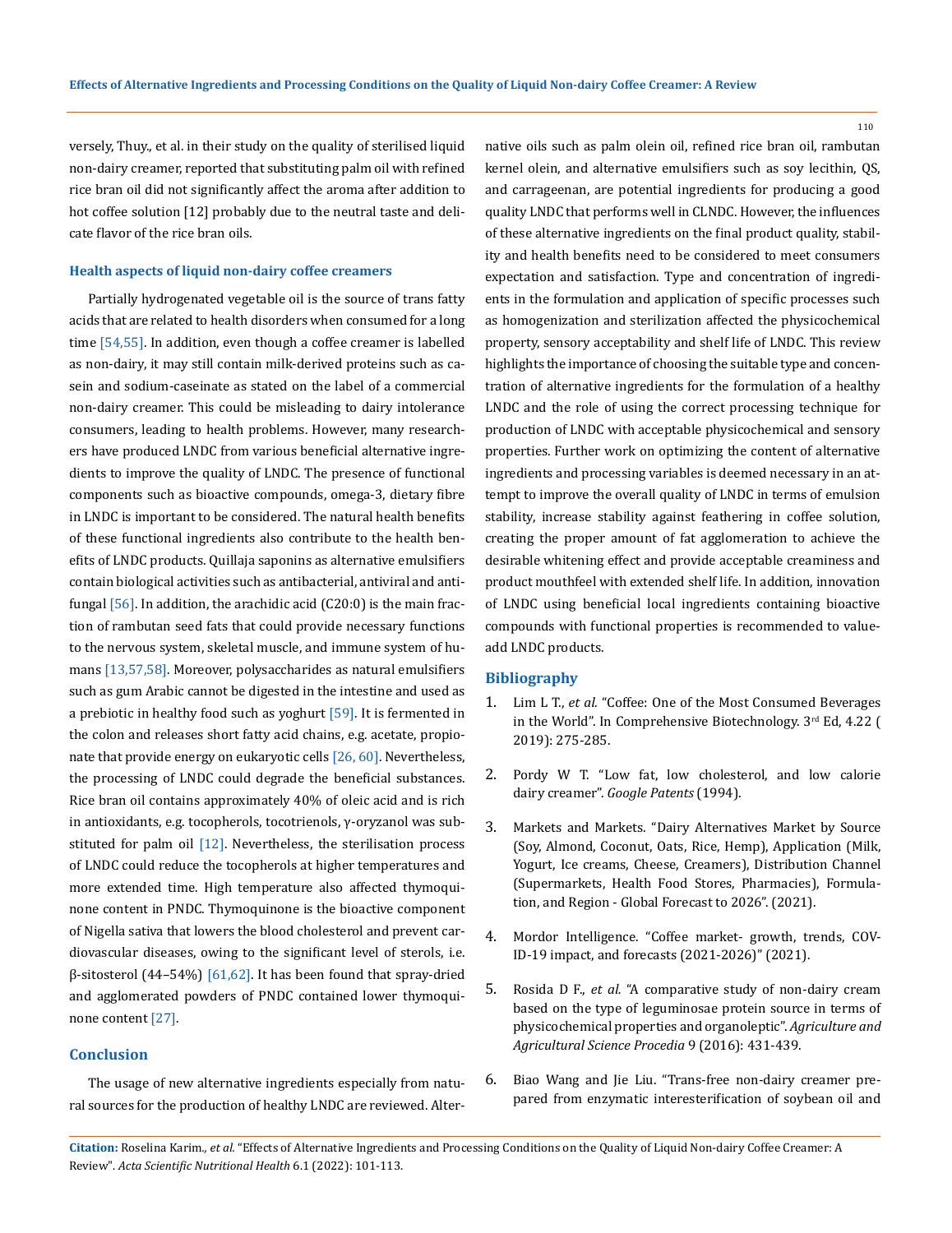fully hydrogenated soybean oil". *[Journal of Food Process Engi](https://onlinelibrary.wiley.com/doi/abs/10.1111/jfpe.12090)neering* [37.4 \(2014\): 339-348.](https://onlinelibrary.wiley.com/doi/abs/10.1111/jfpe.12090)

- 7. Yusoff M S A., *et al.* ["Palm-based non-hydrogenated creamer".](http://palmoilis.mpob.gov.my/publications/TOT/tt196.pdf)  *[MPOB Information Series](http://palmoilis.mpob.gov.my/publications/TOT/tt196.pdf)* 196 (2003).
- 8. Chung C., *et al.* ["Impact of electrostatic interactions on leci](https://link.springer.com/article/10.1007/s11483-018-9535-6)[thin-stabilized model o/w emulsions".](https://link.springer.com/article/10.1007/s11483-018-9535-6) *Food Biophysics* 13.3 [\(2018a\): 292-303.](https://link.springer.com/article/10.1007/s11483-018-9535-6)
- 9. Soo Y N., *et al*[. "Fabrication of oil-in-water emulsions as shelf](https://onlinelibrary.wiley.com/doi/abs/10.1002/jsfa.10871)[stable liquid non-dairy creamers: Effects of homogenization](https://onlinelibrary.wiley.com/doi/abs/10.1002/jsfa.10871)  [pressure, oil type, and emulsifier concentration".](https://onlinelibrary.wiley.com/doi/abs/10.1002/jsfa.10871) *Journal of the [Science of Food and Agriculture](https://onlinelibrary.wiley.com/doi/abs/10.1002/jsfa.10871)* 101.6 (2021): 2455-2462.
- 10. Sher AA., *et al*[. "Liquid creamer composition and](https://patents.google.com/patent/US20130122178A1/en) process". [United States Patent, US 2013/0122178 A1 \(2013\).](https://patents.google.com/patent/US20130122178A1/en)
- 11. [Allied Market Research. Non-Dairy Creamer Market by Origin](https://www.alliedmarketresearch.com/non-dairy-creamer-market-A06538)  [\(Almond, Coconut, Soy and Others\), Form \(Powdered and Liq](https://www.alliedmarketresearch.com/non-dairy-creamer-market-A06538)[uid\), Nature \(Organic and Conventional\), and Sales Channel](https://www.alliedmarketresearch.com/non-dairy-creamer-market-A06538)  [\(Supermarkets/Hypermarkets, Online Stores, Departmental](https://www.alliedmarketresearch.com/non-dairy-creamer-market-A06538)  [Stores, Online Stores, and Others\): Global Opportunity Analy](https://www.alliedmarketresearch.com/non-dairy-creamer-market-A06538)[sis and Industry Forecast, 2021-2027. 25 July 25. \(2021\).](https://www.alliedmarketresearch.com/non-dairy-creamer-market-A06538)
- 12. Thuy T., *et al.* ["Production and Quality of Sterilized Liquid Non](https://www.researchgate.net/publication/313672296)[dairy Creamer from Refined Rice Bran Oil". The 18](https://www.researchgate.net/publication/313672296)<sup>th</sup> Food Inno[vation Asia Conference 2016 \(FIAC 2016\) Food Research and](https://www.researchgate.net/publication/313672296)  [Innovation for Sustainable Global Prosperity \(2016\).](https://www.researchgate.net/publication/313672296)
- 13. Wanthong, T., *et al.* "Rambutan (*[Nephelium lappaceum](https://link.springer.com/article/10.1007/s13197-020-04477-4)*) kernel [olein as a non-hydrogenated fat component for developing](https://link.springer.com/article/10.1007/s13197-020-04477-4)  [model non-dairy liquid creamer: effect of emulsifier concen](https://link.springer.com/article/10.1007/s13197-020-04477-4)tration, sterilization, and pH". *[Journal of Food Science and Tech](https://link.springer.com/article/10.1007/s13197-020-04477-4)nology* [57. 12 \(2020\): 4404-4413.](https://link.springer.com/article/10.1007/s13197-020-04477-4)
- 14. Chung C., *et al.* ["Formulation of food emulsions using natural](https://www.sciencedirect.com/science/article/abs/pii/S0260877417301516)  [emulsifiers: Utilization of Quillaja saponin and soy lecithin to](https://www.sciencedirect.com/science/article/abs/pii/S0260877417301516)  fabricate liquid coffee whiteners". *[Journal of Food Engineering](https://www.sciencedirect.com/science/article/abs/pii/S0260877417301516)* [209 \(2017a\): 1-11.](https://www.sciencedirect.com/science/article/abs/pii/S0260877417301516)
- 15. Koo C K W., *et al.* ["Impact of sodium caseinate, soy lecithin and](https://www.sciencedirect.com/science/article/abs/pii/S0963996919303643)  [carrageenan on functionality of oil-in-water emulsions".](https://www.sciencedirect.com/science/article/abs/pii/S0963996919303643) *Food [Research International](https://www.sciencedirect.com/science/article/abs/pii/S0963996919303643)* 123 (2019): 779-789.
- 16. [McClements DJ. "Food Emulsions: Principles, Practice, and](https://www.taylorfrancis.com/books/mono/10.1201/9781420039436/food-emulsions-david-julian-mcclements)  Techniques". 2<sup>nd</sup> ed, CRC Press (2015).
- 17. [Tadros TF. "Emulsion Formation, Stability, and Rheology". In](https://application.wiley-vch.de/books/sample/3527319913_c01.pdf)  [Emulsion Formation and Stability. Wiley-VCH \(2013\).](https://application.wiley-vch.de/books/sample/3527319913_c01.pdf)
- 18. Shu G., *et al.* ["Formulation and stability assessment of ergocal](https://www.sciencedirect.com/science/article/abs/pii/S0963996916304483)[ciferol loaded oil-in-water nanoemulsions: Insights of emulsi-](https://www.sciencedirect.com/science/article/abs/pii/S0963996916304483)

[fiers effect on stabilization mechanism".](https://www.sciencedirect.com/science/article/abs/pii/S0963996916304483) *Food Research International* [90 \(2016\): 320-327.](https://www.sciencedirect.com/science/article/abs/pii/S0963996916304483)

- 19. Chung C., *et al.* ["Influence of homogenization on physical prop](https://pubmed.ncbi.nlm.nih.gov/28784543/)[erties of model coffee creamers stabilized by quillaja saponin".](https://pubmed.ncbi.nlm.nih.gov/28784543/)  *[Food Research International](https://pubmed.ncbi.nlm.nih.gov/28784543/)* 99 (2017c): 770-777.
- 20. Williams P A., *et al.* ["Chapter 1 Introduction to food hydrocol](https://hal.archives-ouvertes.fr/hal-01454417/document)[loids". In G. O. Phillips and P. A. Williams \(Eds.\), Handbook of](https://hal.archives-ouvertes.fr/hal-01454417/document)  [Hydrocolloids. 3rd ed, Woodhead Publishing \(2021\).](https://hal.archives-ouvertes.fr/hal-01454417/document)
- 21. [Dickinson E. "Hydrocolloids and Emulsion Stability". In Hand](https://www.cabdirect.org/cabdirect/abstract/20093209342)[book of Hydrocolloids. 2nd ed, Woodhead Publishing Limited](https://www.cabdirect.org/cabdirect/abstract/20093209342)  [\(2009\).](https://www.cabdirect.org/cabdirect/abstract/20093209342)
- 22. Dickinson E., *et al.* ["Creaming and flocculation of oil-in-water](https://www.sciencedirect.com/science/article/abs/pii/S0021979796946056)  [emulsions containing sodium caseinate".](https://www.sciencedirect.com/science/article/abs/pii/S0021979796946056) *Journal of Colloid and Interface Science* [185.2 \(1997\): 515-529.](https://www.sciencedirect.com/science/article/abs/pii/S0021979796946056)
- 23. Huang T., *et al.* ["Glycosylated fish gelatin emulsion: Rheologi](https://www.sciencedirect.com/science/article/abs/pii/S0268005X19320351)[cal, tribological properties and its application as model coffee](https://www.sciencedirect.com/science/article/abs/pii/S0268005X19320351)  creamers". *[Food Hydrocolloids](https://www.sciencedirect.com/science/article/abs/pii/S0268005X19320351)* 102 (2020): 105552.
- 24. [McClements DJ. "Whey Protein-Stabilized Emulsions". In Whey](https://onlinelibrary.wiley.com/doi/10.1002/9780813803845.ch4)  [Processing, Functionality and Health Benefits \(eds C.I. Onwu](https://onlinelibrary.wiley.com/doi/10.1002/9780813803845.ch4)[lata and P.J. Huth\). Wiley-Blackwell \(2008\).](https://onlinelibrary.wiley.com/doi/10.1002/9780813803845.ch4)
- 25. Chung, C., *et al.* ["Impact of oil droplet concentration on the](https://pubmed.ncbi.nlm.nih.gov/29433288/)  [optical, rheological, and stability characteristics of O/W emul](https://pubmed.ncbi.nlm.nih.gov/29433288/)[sions stabilized with plant-based surfactant: Potential appli](https://pubmed.ncbi.nlm.nih.gov/29433288/)cation as non-dairy creamers". *[Food Research International](https://pubmed.ncbi.nlm.nih.gov/29433288/)* [105 \(2018b\): 913-919.](https://pubmed.ncbi.nlm.nih.gov/29433288/)
- 26. Chew S C., *et al.* ["In-vitro bioaccessibility of spray dried refined](https://link.springer.com/article/10.1007/s13197-020-04286-9)  kenaf (*Hibiscus cannabinus*[\) seed oil applied in coffee drink".](https://link.springer.com/article/10.1007/s13197-020-04286-9)  *[Journal of Food Science and Technology](https://link.springer.com/article/10.1007/s13197-020-04286-9)* 57.7 (2020): 2507- [2515.](https://link.springer.com/article/10.1007/s13197-020-04286-9)
- 27. Mohammed N K., *et al.* ["Production of functional non-dairy](https://link.springer.com/article/10.1007/s11947-019-02294-y)  [creamer using Nigella sativa oil via fluidized bed coating tech](https://link.springer.com/article/10.1007/s11947-019-02294-y)nology". *[Food and Bioprocess Technology](https://link.springer.com/article/10.1007/s11947-019-02294-y)* 12.8 (2019): 1352- [1365.](https://link.springer.com/article/10.1007/s11947-019-02294-y)
- 28. [Golde AE and Schmidt KA. "Quality of coffee creamers as](https://onlinelibrary.wiley.com/doi/epdf/10.1111/j.1745-4557.2005.00011.x)  [a function of protein source".](https://onlinelibrary.wiley.com/doi/epdf/10.1111/j.1745-4557.2005.00011.x) *Journal of Food Quality* 28.1 [\(2005\): 46-61.](https://onlinelibrary.wiley.com/doi/epdf/10.1111/j.1745-4557.2005.00011.x)
- 29. Costa C., *et al.* ["Emulsion formation and stabilization by bio](https://pubmed.ncbi.nlm.nih.gov/31561633/)[molecules: The leading role of cellulose".](https://pubmed.ncbi.nlm.nih.gov/31561633/) *Polymers* 11.10 [\(2019\): 1-18.](https://pubmed.ncbi.nlm.nih.gov/31561633/)
- 30. Salminen H., *et al.* ["Formation and stability of emulsions sta](https://ift.onlinelibrary.wiley.com/doi/full/10.1111/1750-3841.15104)[bilized by Quillaja saponin-egg lecithin mixtures".](https://ift.onlinelibrary.wiley.com/doi/full/10.1111/1750-3841.15104) *Journal of Food Science* [85.4 \(2020\): 1213-1222.](https://ift.onlinelibrary.wiley.com/doi/full/10.1111/1750-3841.15104)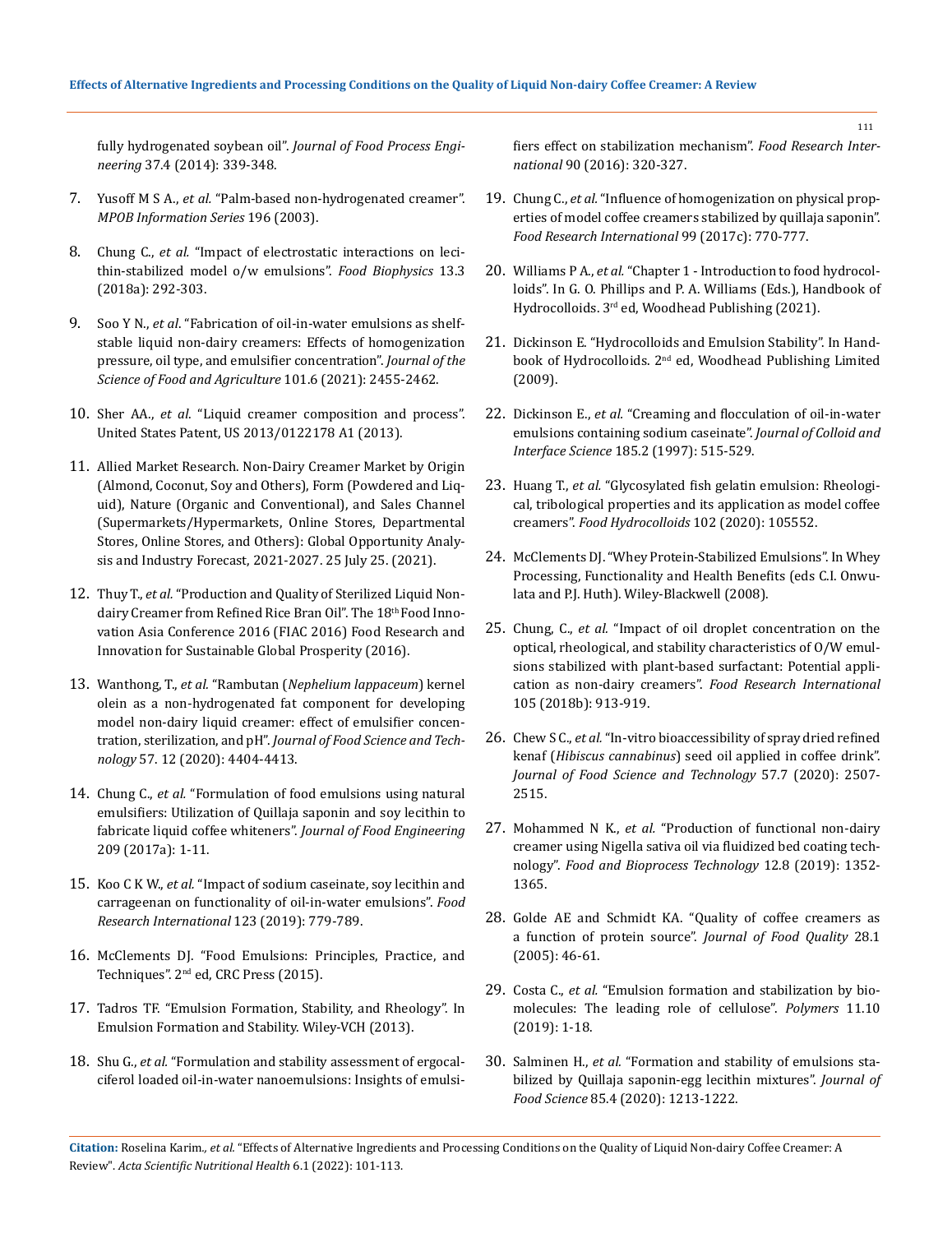- 31. Schmitt C., *et al.* ["Saponins: A renewable and biodegradable](https://pubs.acs.org/doi/10.1021/bm401708m)  [surfactant from its microwave-assisted extraction to the syn](https://pubs.acs.org/doi/10.1021/bm401708m)[thesis of monodisperse lattices".](https://pubs.acs.org/doi/10.1021/bm401708m) *Biomacromolecules* 15. 3 [\(2014\): 856-862.](https://pubs.acs.org/doi/10.1021/bm401708m)
- 32. Schreiner T B., *et al.* ["Formulation and optimization of nano](https://www.ncbi.nlm.nih.gov/pmc/articles/PMC7181021/)[emulsions using the natural surfactant saponin from Quillaja](https://www.ncbi.nlm.nih.gov/pmc/articles/PMC7181021/)  bark". *Molecules* [25. 7 \(2020\): 1538.](https://www.ncbi.nlm.nih.gov/pmc/articles/PMC7181021/)
- 33. Awazuhara H., *et al.* ["Antigenicity of the proteins in soy lecithin](https://agris.fao.org/agris-search/search.do?recordID=GB1999008342)  and soy oil in soybean allergy". *[Clinical and Experimental Al](https://agris.fao.org/agris-search/search.do?recordID=GB1999008342)lergy* [28. 12 \(1998\): 1559-1564.](https://agris.fao.org/agris-search/search.do?recordID=GB1999008342)
- 34. Kinyanjui, T., *et al.* "Organic Emulsifiers". *[Encyclopedia of Food](https://www.sciencedirect.com/science/article/pii/B012227055X004016)  [Sciences and Nutrition](https://www.sciencedirect.com/science/article/pii/B012227055X004016)* (2003): 2070-2077.
- 35. Malundo T M M., *et al.* ["Sensory quality and performance of](https://ift.onlinelibrary.wiley.com/doi/abs/10.1111/j.1365-2621.1992.tb05460.x)  [spray-dried coffee whitener from peanuts".](https://ift.onlinelibrary.wiley.com/doi/abs/10.1111/j.1365-2621.1992.tb05460.x) *Journal of Food Science* [57.1 \(1992\): 222-226.](https://ift.onlinelibrary.wiley.com/doi/abs/10.1111/j.1365-2621.1992.tb05460.x)
- 36. Tan T B., *et al.* ["Effect of polysaccharide emulsifiers on the fab](https://www.sciencedirect.com/science/article/abs/pii/S0260877418302760)[rication of monodisperse oil-in-water emulsions using the mi](https://www.sciencedirect.com/science/article/abs/pii/S0260877418302760)[crochannel emulsification method".](https://www.sciencedirect.com/science/article/abs/pii/S0260877418302760) *Journal of Food Engineering* [238 \(2018\): 188-194.](https://www.sciencedirect.com/science/article/abs/pii/S0260877418302760)
- 37. Yang Y., *et al.* ["Formation and stability of emulsions using a](https://www.sciencedirect.com/science/article/abs/pii/S0268005X12001804)  [natural small molecule surfactant:](https://www.sciencedirect.com/science/article/abs/pii/S0268005X12001804) *Quillaja saponin* (Q-Naturale®). *[Food Hydrocolloids](https://www.sciencedirect.com/science/article/abs/pii/S0268005X12001804)* 30.2 (2013): 589-596.
- 38. [Campbell L J. "Dairy Substitutes". In Kirk-Othmer Encyclopedia](https://onlinelibrary.wiley.com/doi/10.1002/0471238961.0401091808011816.a01.pub3)  [of Chemical Technology. Wiley \(2020\).](https://onlinelibrary.wiley.com/doi/10.1002/0471238961.0401091808011816.a01.pub3)
- 39. [Tandel KR. "Sugar substitutes: Health controversy over per](https://www.ncbi.nlm.nih.gov/pmc/articles/PMC3198517/)ceived benefits". *[Journal of Pharmacology and Pharmacothera](https://www.ncbi.nlm.nih.gov/pmc/articles/PMC3198517/)peutics* [2.4 \(2011\): 236-243.](https://www.ncbi.nlm.nih.gov/pmc/articles/PMC3198517/)
- 40. Chung C., *et al.* ["Modulation of caseinate-stabilized model oil](https://pubmed.ncbi.nlm.nih.gov/31229089/)[in-water emulsions with soy lecithin".](https://pubmed.ncbi.nlm.nih.gov/31229089/) *Food Research International* [122 \(2019\): 361-370.](https://pubmed.ncbi.nlm.nih.gov/31229089/)
- 41. [Yulin Hu and Amarjeet Bassi. "Extraction of Biomolecules from](https://www.sciencedirect.com/science/article/pii/B9780128185360000117)  [Microalgae". In Handbook of Microalgae-based Processes and](https://www.sciencedirect.com/science/article/pii/B9780128185360000117)  [Products. Elsevier Inc \(2020\).](https://www.sciencedirect.com/science/article/pii/B9780128185360000117)
- 42. García-Márquez E., *et al.* ["Design of fish oil-in-water nano](https://www.sciencedirect.com/science/article/abs/pii/S1466856416306683)emulsion by microfluidization". *[Innovative Food Science and](https://www.sciencedirect.com/science/article/abs/pii/S1466856416306683)  [Emerging Technologies](https://www.sciencedirect.com/science/article/abs/pii/S1466856416306683)* 40 (2017): 87-91.
- 43. Zheng H., *et al.* ["Effect of Oil Content and Emulsifier Type on](https://www.hindawi.com/journals/jfq/2020/1540925/)  [the Properties and Antioxidant Activity of Sea Buckthorn Oil](https://www.hindawi.com/journals/jfq/2020/1540925/)in-Water Emulsions". *[Journal of Food Quality](https://www.hindawi.com/journals/jfq/2020/1540925/)* (2020): 1540925.
- 44. Dahlawi S M., *et al. "*[Formulation and characterization of oil](https://pubs.rsc.org/en/content/articlelanding/2020/ra/d0ra07756a)[in-water nanoemulsions stabilized by crude saponins isolated](https://pubs.rsc.org/en/content/articlelanding/2020/ra/d0ra07756a)  [from onion skin waste".](https://pubs.rsc.org/en/content/articlelanding/2020/ra/d0ra07756a) *RSC Advances* 10.65 (2020): 39700- [39707.](https://pubs.rsc.org/en/content/articlelanding/2020/ra/d0ra07756a)
- 45. Reichert C L., *et al.* "Miscibility of *[Quillaja saponins](https://ift.onlinelibrary.wiley.com/doi/abs/10.1111/1750-3841.13097)* with other [co-surfactants under different pH values".](https://ift.onlinelibrary.wiley.com/doi/abs/10.1111/1750-3841.13097) *Journal of Food Science* [80.11 \(2015\): E2495-E2503.](https://ift.onlinelibrary.wiley.com/doi/abs/10.1111/1750-3841.13097)
- 46. Reichert C L., *et al.* ["Influence of concentration ratio on emulsi](https://www.sciencedirect.com/science/article/abs/pii/S092777571831522X)fying properties of *Quillaja saponin* [- protein or lecithin mixed](https://www.sciencedirect.com/science/article/abs/pii/S092777571831522X)  systems". *[Colloids and Surfaces A: Physicochemical and Engi](https://www.sciencedirect.com/science/article/abs/pii/S092777571831522X)neering Aspects* [561 \(2019\): 267-274.](https://www.sciencedirect.com/science/article/abs/pii/S092777571831522X)
- 47. Zhu Z., *et al.* ["Comparison of natural and synthetic surfactants](https://www.sciencedirect.com/science/article/abs/pii/S0021979718312128)  [at forming and stabilizing nanoemulsions: Tea saponin,](https://www.sciencedirect.com/science/article/abs/pii/S0021979718312128) *Quillaja saponin*, and Tween 80". *[Journal of Colloid and Interface](https://www.sciencedirect.com/science/article/abs/pii/S0021979718312128)  Science* [536 \(2018\): 80-87.](https://www.sciencedirect.com/science/article/abs/pii/S0021979718312128)
- 48. Mession JL., *et al.* ["Effect of globular pea proteins fractionation](https://www.sciencedirect.com/science/article/abs/pii/S0268005X14004354)  [on their heat-induced aggregation and acid cold-set gelation".](https://www.sciencedirect.com/science/article/abs/pii/S0268005X14004354)  *[Food Hydrocolloids](https://www.sciencedirect.com/science/article/abs/pii/S0268005X14004354)* 46 (2015): 233-243.
- 49. [McClements D J., "Theoretical prediction of emulsion color"](https://pubmed.ncbi.nlm.nih.gov/12027025/)*. [Advances in Colloid and Interface Science](https://pubmed.ncbi.nlm.nih.gov/12027025/)* 97 (2002): 63-89.
- 50. Consoli L., *et al.* ["Sodium caseinate-corn starch hydrolysates](https://www.sciencedirect.com/science/article/abs/pii/S0268005X18305022?via%3Dihub)  [conjugates obtained through the Maillard reaction as stabiliz](https://www.sciencedirect.com/science/article/abs/pii/S0268005X18305022?via%3Dihub)[ing agents in resveratrol-loaded emulsions".](https://www.sciencedirect.com/science/article/abs/pii/S0268005X18305022?via%3Dihub) *Food Hydrocolloids* [84 \(2018\): 458-472.](https://www.sciencedirect.com/science/article/abs/pii/S0268005X18305022?via%3Dihub)
- 51. Harnsilawat T., *et al.* ["Stabilization of model beverage cloud](https://pubs.acs.org/doi/10.1021/jf052860a)  [emulsions using protein-polysaccharide electrostatic com](https://pubs.acs.org/doi/10.1021/jf052860a)[plexes formed at the oil-water interface".](https://pubs.acs.org/doi/10.1021/jf052860a) *Journal of Agricul[tural and Food Chemistry](https://pubs.acs.org/doi/10.1021/jf052860a)* 54.15 (2006): 5540-5547.
- 52. Tippel J., *et al.* "Composition of *[Quillaja saponin](https://pubmed.ncbi.nlm.nih.gov/27979218/)* extract affects [lipid oxidation in oil-in-water emulsions".](https://pubmed.ncbi.nlm.nih.gov/27979218/) *Food Chemistry* 221 [\(2017\): 386-394.](https://pubmed.ncbi.nlm.nih.gov/27979218/)
- 53. Uluata S., *et al.* ["Physical stability, autoxidation, and photosen](https://pubs.acs.org/doi/abs/10.1021/acs.jafc.5b03572)sitized oxidation of  $\omega$ -3 oils in nanoemulsions prepared with [natural and synthetic surfactants".](https://pubs.acs.org/doi/abs/10.1021/acs.jafc.5b03572) *Journal of Agricultural and Food Chemistry* [63.42 \(2015\): 9333-9340.](https://pubs.acs.org/doi/abs/10.1021/acs.jafc.5b03572)
- 54. Kleber M E., *et al.* ["Trans-fatty acids and mortality in patients](https://pubmed.ncbi.nlm.nih.gov/26396230/)  [referred for coronary angiography: The Ludwigshafen risk](https://pubmed.ncbi.nlm.nih.gov/26396230/)  [and cardiovascular health study".](https://pubmed.ncbi.nlm.nih.gov/26396230/) *European Heart Journal* [37.13 \(2016\): 1072-1078.](https://pubmed.ncbi.nlm.nih.gov/26396230/)

**Citation:** Roselina Karim*., et al.* "Effects of Alternative Ingredients and Processing Conditions on the Quality of Liquid Non-dairy Coffee Creamer: A Review". *Acta Scientific Nutritional Health* 6.1 (2022): 101-113.